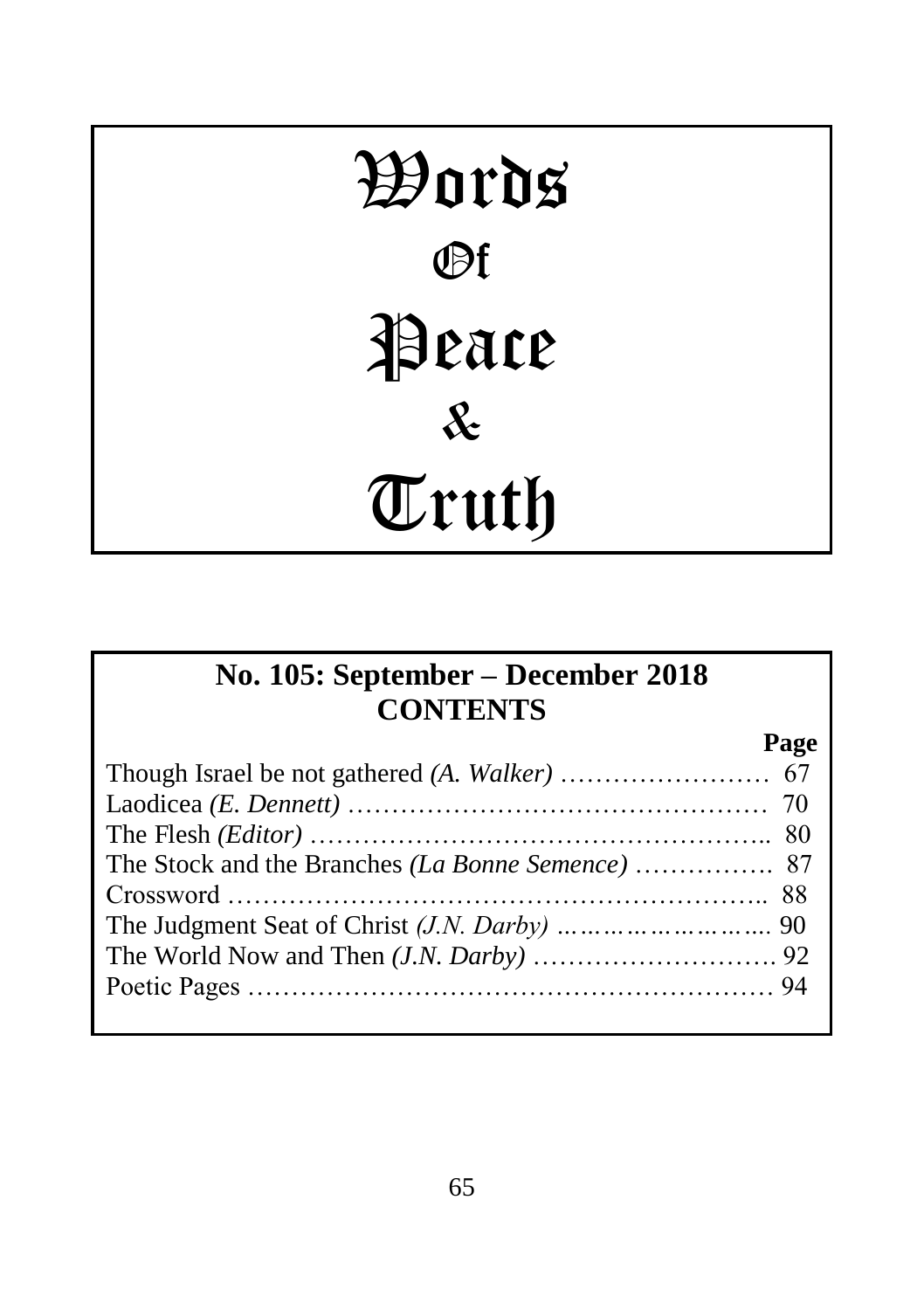#### **WORDS OF PEACE & TRUTH**

*(Esther 9:30; see also Zechariah 8:19 and Jeremiah 33:6)* No. 105: September – December 2018

#### **Editorial**

In the world around us everything is uncertain; indeed, John reminds us that "the world is passing, and its lust" (1 John 2:17). Institutions of every kind, including governments, are looking increasingly vulnerable; stock markets as I write are again looking shaky, longstanding conventions and practices are being overturned and professedly Christian churches and organisations are publicly embracing what is blatantly contrary to God's word.

But how good it is to know not only that God is above everything that happens but also that He has foreseen it and, moreover, that He makes everything to serve His will. He can use a Jehu to fulfil his promises but then set his family aside (2 Kings 10:28-31 and 15:8-12); He can use the Babylonians to punish Judah but later execute His judgment on Babylon (2 Chron. 35:11-21 and Isaiah 13:17-22); and in a future (soon coming) day God will use the Assyrian (king of the north) to discipline His people but then execute judgment on him (Isaiah 10:5,6; Joel 2:20; Micah 5:4-6)).

God says through the prophet, "I will overturn, overturn, overturn it; and it shall be no more, until he come whose right it is; and I will give it to him" (Ezekiel 21:17). So the kingdoms of this world will soon give way to the kingdom of our God and His Christ (Rev. 11:15). Let us be looking forward to that day, the day of Jesus Christ, when He will be publicly vindicated and – wonderful grace – all those who now suffer with Him during the time of His rejection will share in His glory (Romans 8:17,18). *G.S.B.* 

*Editor: Geoffrey Bacon, 58 Byron Avenue, Coulsdon, Surrey, England.CR5 2JR Website: [www.wordsofpeaceandtruth.co.uk](http://www.wordsofpeaceandtruth.co.uk/) E-Mail: [bacon707@btinternet.com](mailto:bacon707@btinternet.com) Tel: 020-8660.2915*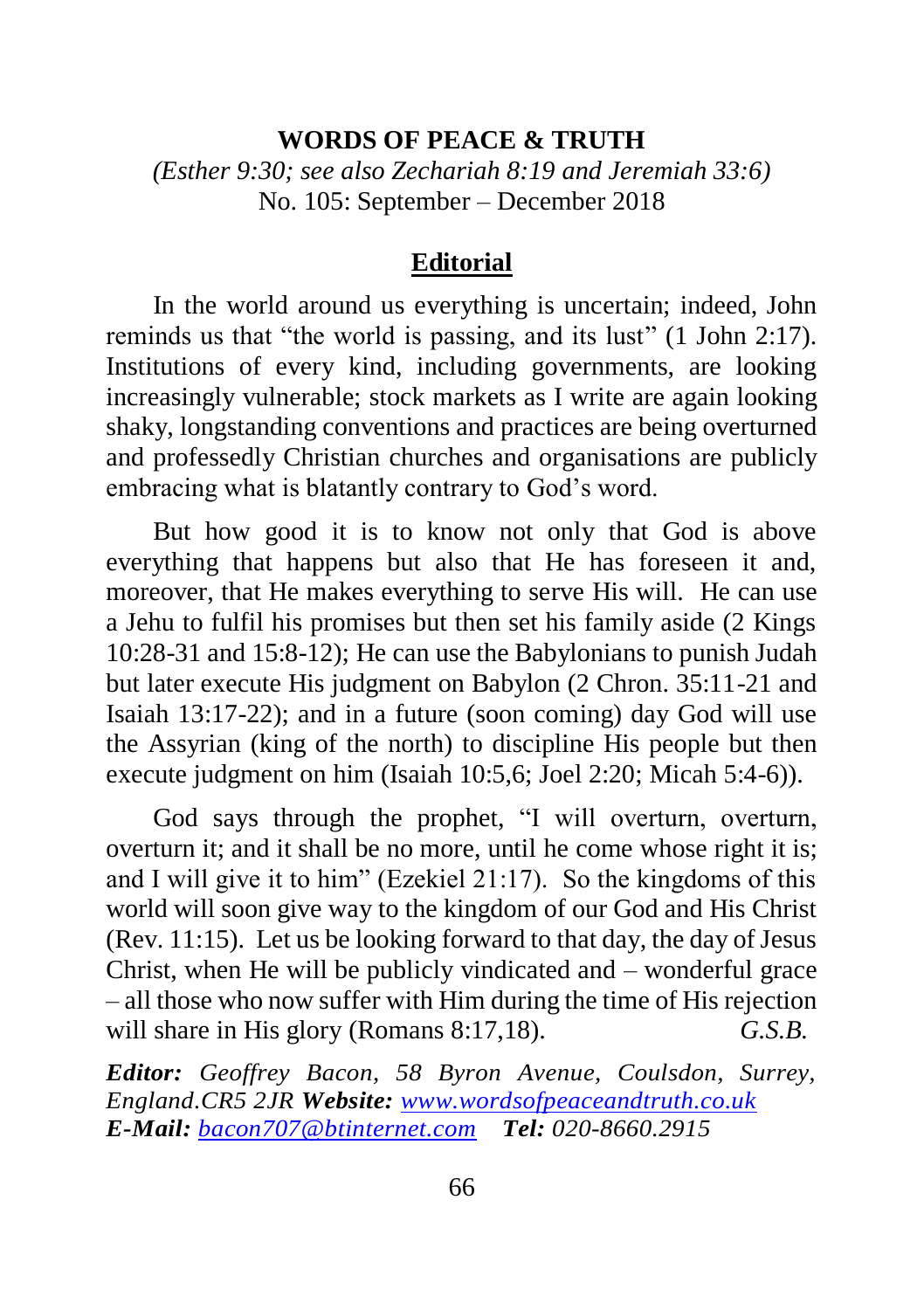## **THOUGH ISRAEL BE NOT GATHERED …"** *Isaiah 49:1-7; John 12:27-34*

I desire to show how the Lord Jesus deeply desires the gathering to Himself of all who truly love Him, whose hearts have been drawn to Him.

As we read in John 1 "He came to his own and his own received him not." And in Isaiah 49 we see the Lord Jesus doing just that and seeking the gathering of His earthly people. God says in the verses we read, "Thou art my servant, Israel." Israel was intended by God to be His servant, but they failed to serve God. The Lord Jesus was the true Servant doing all in service for God that Israel failed to do, and thus takes Israel's place in service. (In the same way Israel was the vine of God's planting; but the Lord Jesus says, "I am the true vine and ye are the branches.") Thus as God's Servant He comes, called from the womb, His mouth made like a sharp sword, as He says Himself, "The Father who sent me has himself given me commandment what I should say and what I should speak." Coming thus to serve He was concealed, as our scripture says, under the shadow of God's hand, a polished shaft divinely furnished to do all God's will. What a contemplation the service of Jesus is, the One in whom God would glorify Himself!

But then He says with the deepest emotion, "I have laboured in vain, I have spent my strength for naught and in vain." Let us pause and contemplate it. After these years of gracious, faithful and untiring service the Lord Jesus says, "It has all been for naught." And so we read in Luke 19:41, "Seeing the city He wept over it" and in Matthew 23:37, he says, "Jerusalem, Jerusalem, the city that kills the prophets and stones those that are sent unto her, how often would I have gathered [literally "desired to gather] thy children as a hen gathers her chickens under her wing, and ye would not." What depth of feeling! What depth of sorrow! But then He continues in the prophecy, "nevertheless my judgment is with Jehovah, and my work with my God." Blessed be our Saviour, He leaves all with His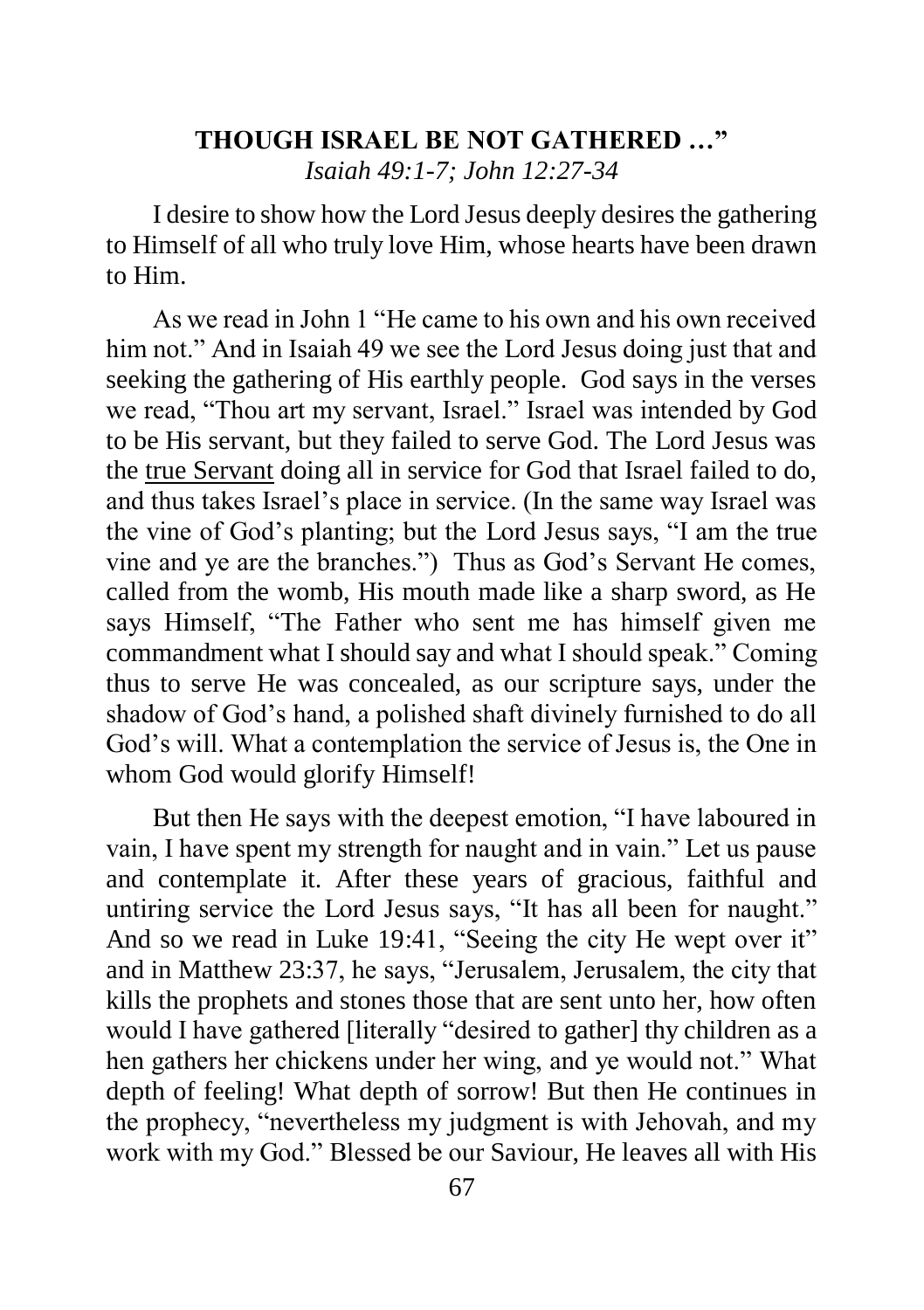God – "I praise thee Father, Lord of the heaven and of the earth, that thou hast hid these things from the wise and prudent and hast revealed them to babes. Yea Father, for thus it has been well pleasing in thy sight."

In our prophecy, the Lord Himself tells us prophetically what the Blessed God says. "Thus saith Jehovah, that formed me from the womb to be his servant, that I should bring Jacob again to him"... and then the Lord Himself comes in in a parenthesis saying, "(though Israel be not gathered, yet shall I be glorified in the eyes of Jehovah, and my God shall be my strength)". And so He was rejected by Israel, but was glorified in His work upon the cross and is now glorified at the Father's right hand in heaven; and God has been glorified in Him (John 13:31&32). And then God continues in the prophecy and says of His Son, "And he [Jehovah] saith, It is a small thing that thou shouldest be my servant to raise up the tribes of Jacob and restore the tribes of Israel; I have even given thee for a light of the nations, that thou mayest be my salvation to the end of the earth." What an object of attraction and of gathering our Lord Jesus is for poor gentiles like ourselves – for all who are drawn to Him. "And those of the nations, hearing it, rejoiced, and glorified the word of the Lord, and believed, as many as were ordained to eternal life" (Acts 13:48).

Now in the verses read in John 12 we have the Lord rejected by Israel and facing His death. He speaks of His being lifted up out of the earth – lifted up to die. He says, "Now is the judgment of this world; now shall the prince of this world be cast out." God has now nothing more to say to this world that rejected His Son and which now awaits the judgment. It is morally judged already. But the Lord continues, "and I, if I be lifted up out of the earth will draw all to me." He is really saying, "I am the beginning of another world." He is now the new centre of gathering and object of attraction for all who are born of God. What a wonderful thing to be drawn to Him who has died and risen again. The Christian now no longer belongs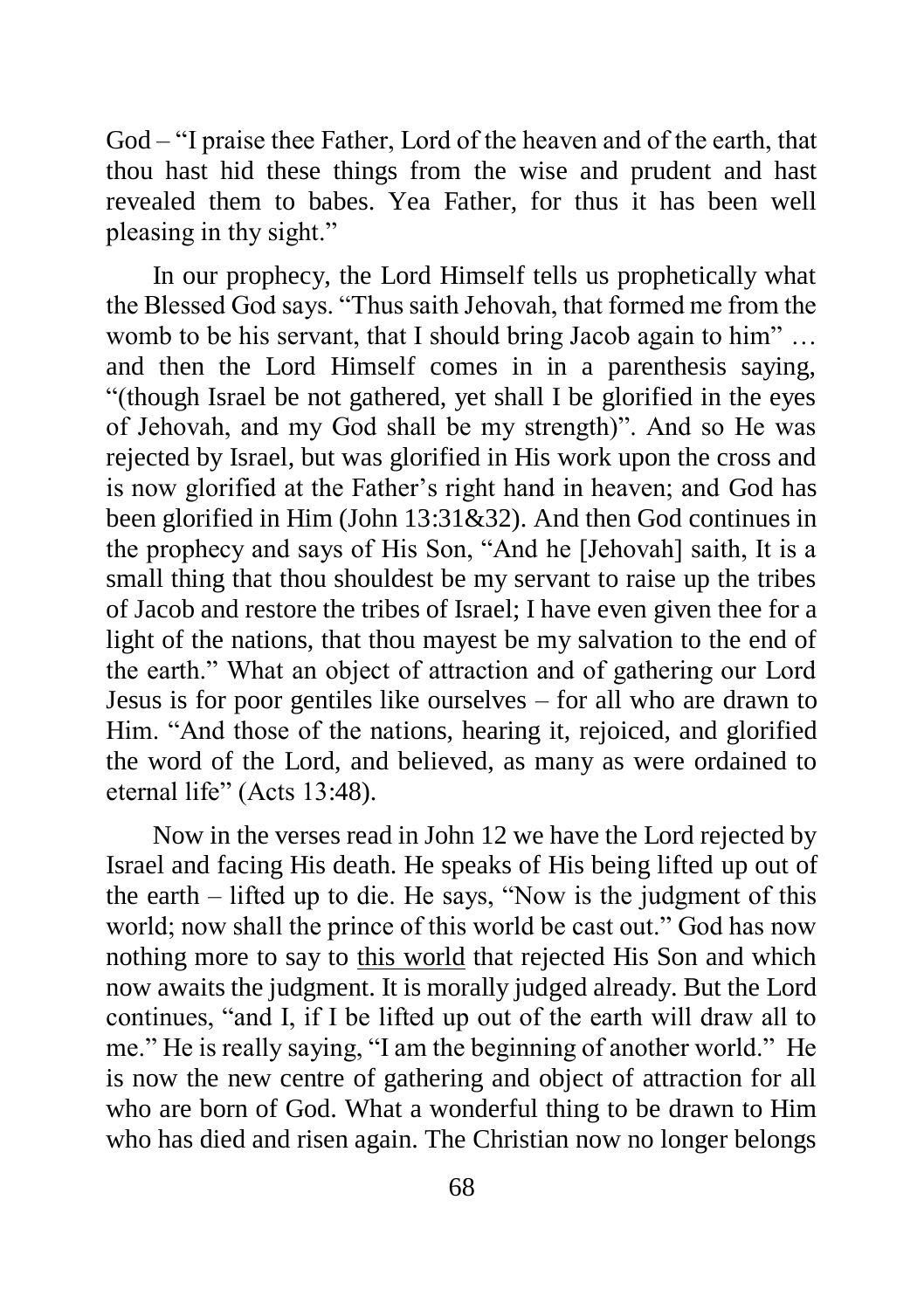to the world under judgment, but has passed morally through the death of Christ into another world, has passed from death to life and into the sunshine of the love of God. The Lord Jesus is the One whom man despiseth and the nation abhorreth, but the sun and centre of God's world.

But in a shortly coming day God will see to it that "every knee will bow and every tongue confess ... that Jesus Christ is Lord", as our prophecy in Isaiah foretells:- "Thus saith Jehovah the Redeemer of Israel, His Holy One, to him whom man despiseth, to him whom the nation abhorreth, to the servant of rulers: Kings shall see and arise, princes, and they shall worship, because of Jehovah who is faithful, the Holy One of Israel who hath chosen thee."

> Kings shall fall down before Him And gold and incense bring: All nations shall adore Him, His praise all peoples sing. Oustretched his wide dominion O'er river sea and shore, Far as the eagle's pinion Or dove's light wing can soar.

But then there is something more  $-$  a day is coming when in the purpose of God He will "head up" (or as the KJV puts it – "gather together in one") "all things in the Christ, the things in the heavens and the things on the earth" (Eph. 1:10). In whom? The one whom man despiseth and the nation abhorreth. He is to become the gathering and uniting centre of a vast scene of glory. Let us bow in worship to Him!

What a privilege given to us now to gather to Him in the world where He has been despised and to yield ourselves to Him in true affection. May we all know the reality of it.

*Alex Walker, Papatoetoe, Auckland, 16 th April, 2006 (Revised).*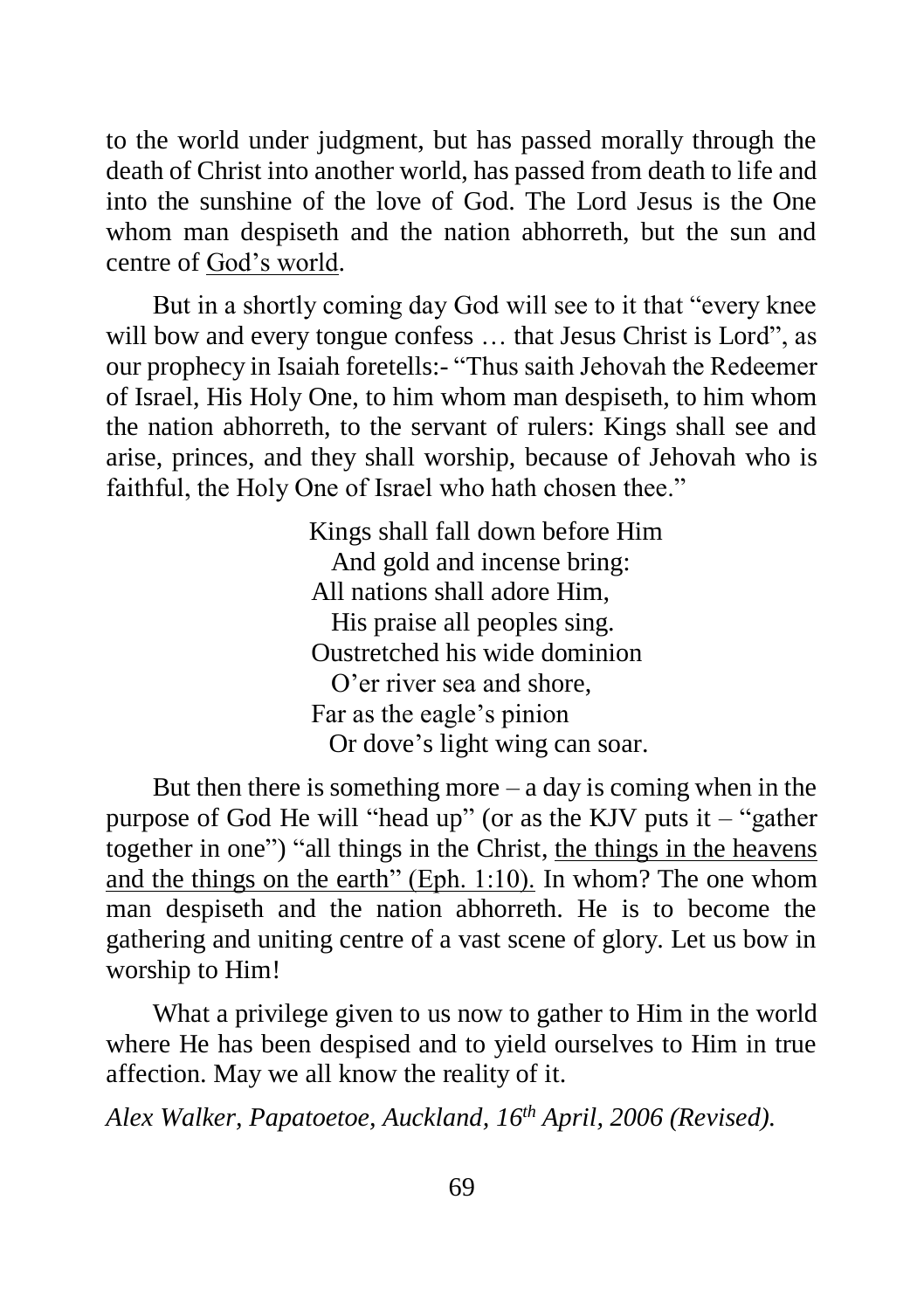# **LAODICEA** *Revelation 3:14-22*

Everything which God has entrusted to man in responsibility has utterly failed. Adam in paradise, Noah in the new earth, Israel under law, the priesthood, prophets, and kings – all alike failed in their several positions. The church, alas! is no exception to the general rule; for in Laodicea we behold its final condition as estimated by Him whose eyes, as He walked in the midst of the seven candlesticks, were as a flame of fire. And, again, it should be remembered that the root of the state of this assembly is found in Ephesus – in the loss of her "first love." It was there the decline commenced, and, whatever the gracious interventions of God to recover His people, this decline continued, expressing itself, as we have seen, in various and widely-different forms, until at length the limits of divine forbearance are reached, and the Lord declares His unalterable purpose of "spueing" the church, as the vessel of testimony, out of His mouth. He finally rejects, as His witness, that which bears His name on the earth.

It is this hopeless, and now irremediable, condition of Laodicea which accounts for the special characters the Lord assumes in His presentation: *"And unto the angel of the church of the Laodiceans\* write*; *These things saith the Amen, the faithful and true witness, the beginning of the creation of God"* (Rev. 3:14). All these characters express what the church should have been for God in the world; but, [it] having falsified every one of them, and thus become a false witness, the Lord presents Himself as the One in whom they have *all* been verified and secured. God will have His glory maintained. He will permit His people to have the privilege of making it good; but on their failure, He will Himself vindicate His own name.

\* As a great deal has been made of the use of this word, it may be mentioned that the correct reading is *Laodicea,* and not, as in our version, *Laodiceans.*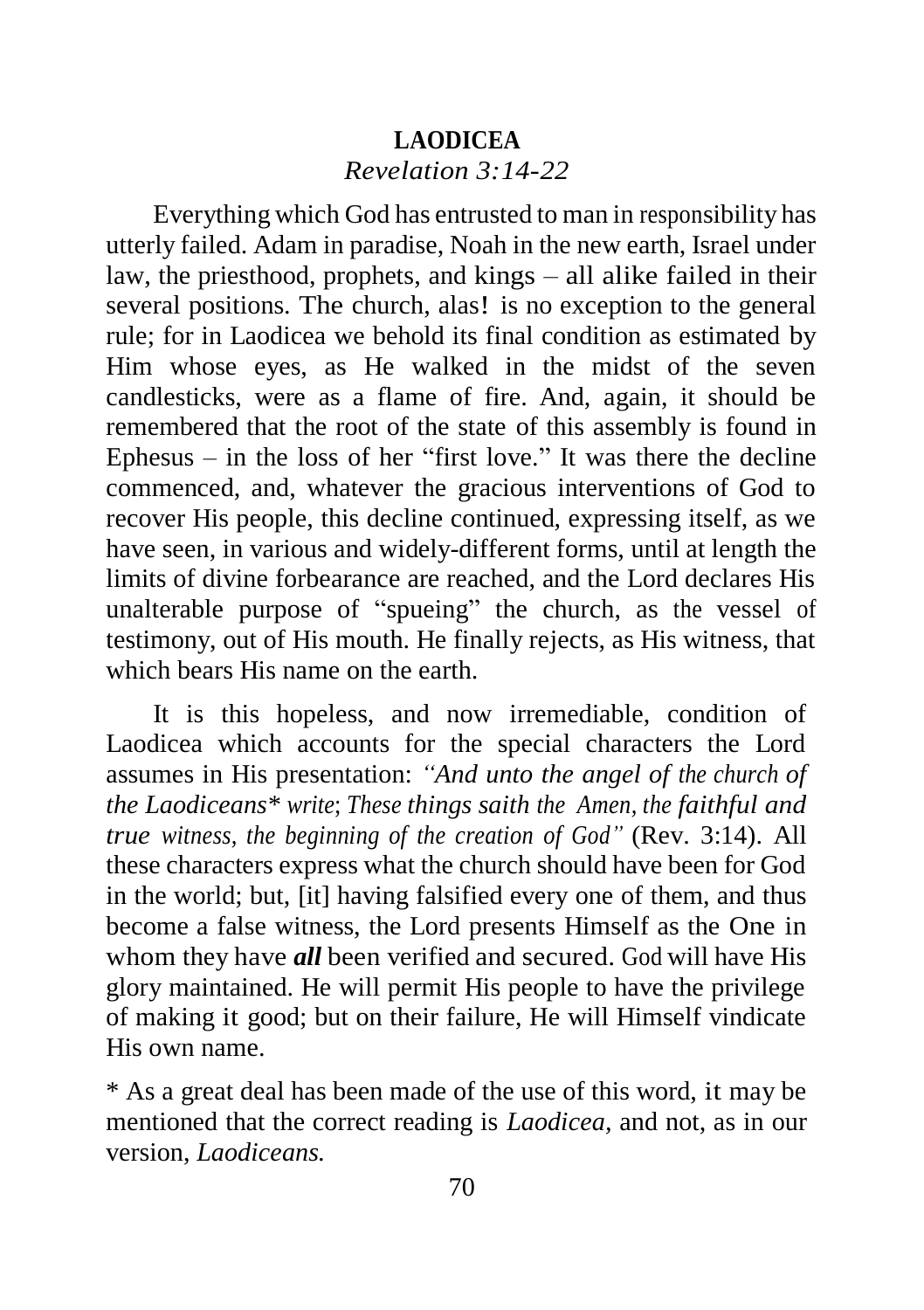(1) First, then, Christ is the "Amen." The key to the meaning of this word may be found in 2 Cor. 1, where we read, "For all the promises of God in Him" (the Son of God, Jesus Christ) "are yea, and in Him Amen, unto the glory of God by us" (v. 20). That is, in Him is the affirmation, and in Him is the confirmation, of the truth of all that God has spoken. So here the Lord, as the Amen, presents Himself as "the fulfilment and the verifier of all the promises of God." The church, we repeat, should have been this, but, having forgotten her heavenly calling, and the source of her power and blessing, she has found a home in a scene where the Lord Himself was rejected, and has, in this way, become the denial of, instead of being the Amen to, the promises of God.

(2) Connected with being the Amen, Christ is also the faithful and true witness; and He was that both concerning God and man. Here it is probably in the former aspect He is seen, as God's faithful and true witness. This, as before noticed, is, from the very figure of the golden candlestick found in the first chapter, what the church was intended to be in this world. The apostle Paul therefore, writing to the Corinthian assembly, says, "Ye are manifestly declared to be the epistle of Christ" (2 Cor. 3:3). But how could an assembly that, in its own estimation, was rich, and increased with goods, and had need of nothing, be the faithful and true witness of Him who, when down here, had not where to lay His head?

(3) He was, moreover, "the beginning of the creation of God." Adam, the responsible man, was the beginning of the first creation; but in the cross of Christ the first man came to his end before God; he was for ever judged and set aside, and has been once and for all superseded by the Second Man, the Lord from heaven. As soon as Christ came into the world He was the second Man; but He did not take the place until He was risen from the dead, the Head now of a new race, as well as the Head of His body the church. It is Christ, therefore, as risen and glorified, who is the beginning of the creation of God, and it is to Him in this condition that the church,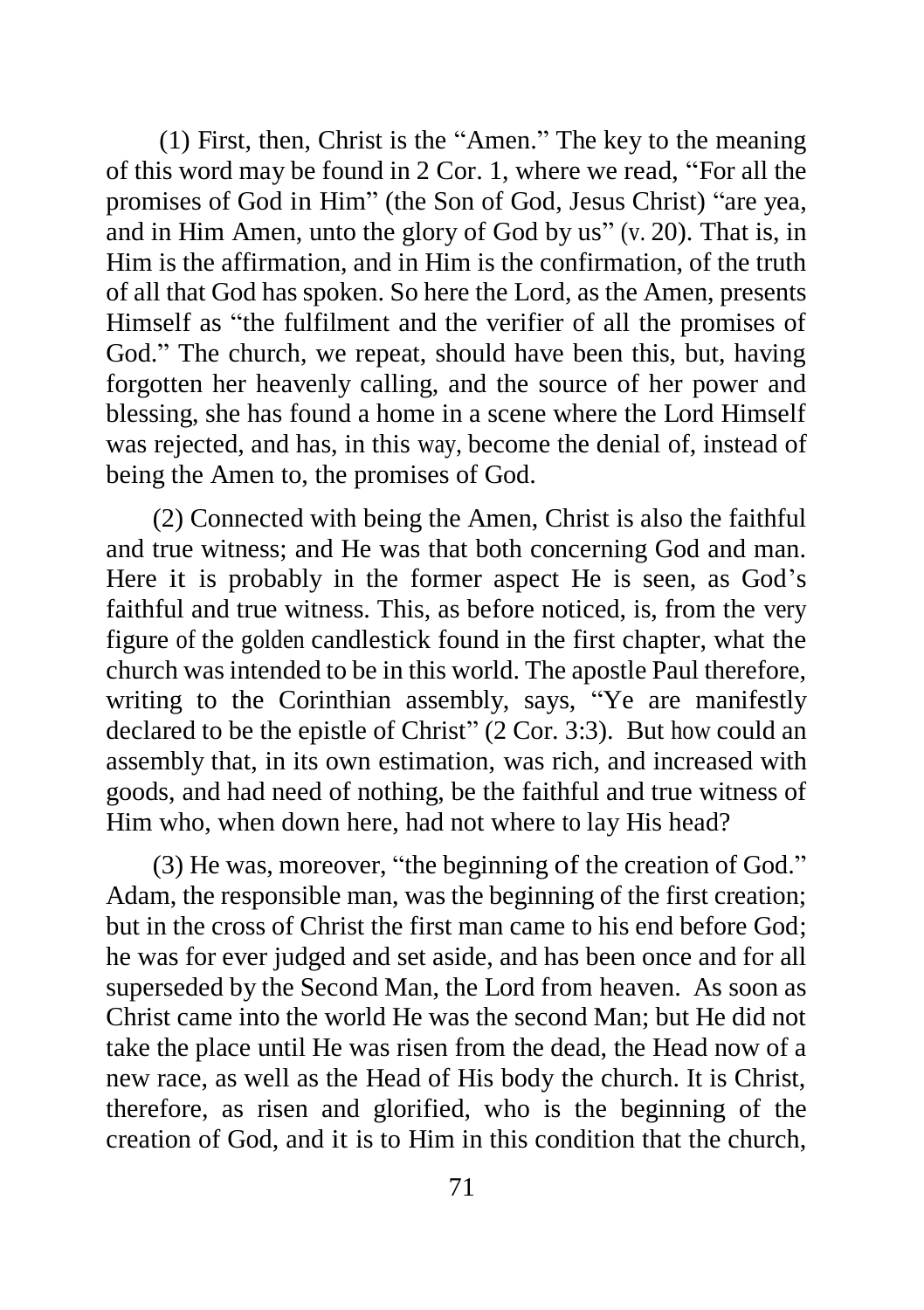the church which is His body, is united by the Holy Ghost sent down from heaven; and hence it is that the church "ought to have displayed the power of the new creation by the Holy Ghost; as if any man is in Christ it is a new creation, where all things are of God." Instead of that, as Laodicea testifies, she has become the expression of her own importance, covetousness, and earthlymindedness. What an immense consolation then it is, in such a state of things, to look upward and to find that, while everything has slipped from our grasp, to our own shame and confusion of face, God finds the perfect answer to all His own thoughts of grace and has secured all for His own beloved people, in Christ.

The condition and judgment of Laodicea are now given: *"I know thy works, that thou art neither cold nor hot. So then because thou art lukewarm, and neither cold nor hot, I will spue thee out of my mouth" (vv. 15, 16).* Though bearing the name of Christ, and presenting itself in the world as the church, such was its moral condition, the principal feature of which was indifference, springing from the want of heart for Christ, and expressing itself in that spurious charity which regards all "religious" beliefs as alike good, provided there be sincerity. There is consequently lukewarmness, no zeal for Christ, and no hatred of sin; but a mild self-complacent toleration of all, and of all things and connected therewith the substitution of humanity for Christ, and, as a consequence, philanthropy for religion. As has been written long ago, "It would not renounce Christ, would keep up profession, but would sacrifice nothing for Him; it would keep the church's place and credit, yea, claim it largely on many grounds as a body; but spiritual power, in individual association of heart with Christ or trouble for Him, was gone."

Such was the condition of Laodicea as discerned, and infallibly discerned, by Christ; and it was nauseous to Him; He abhorred it, and therefore declares irrevocably that He will spue it out of His mouth. He does not say when He will do so; but the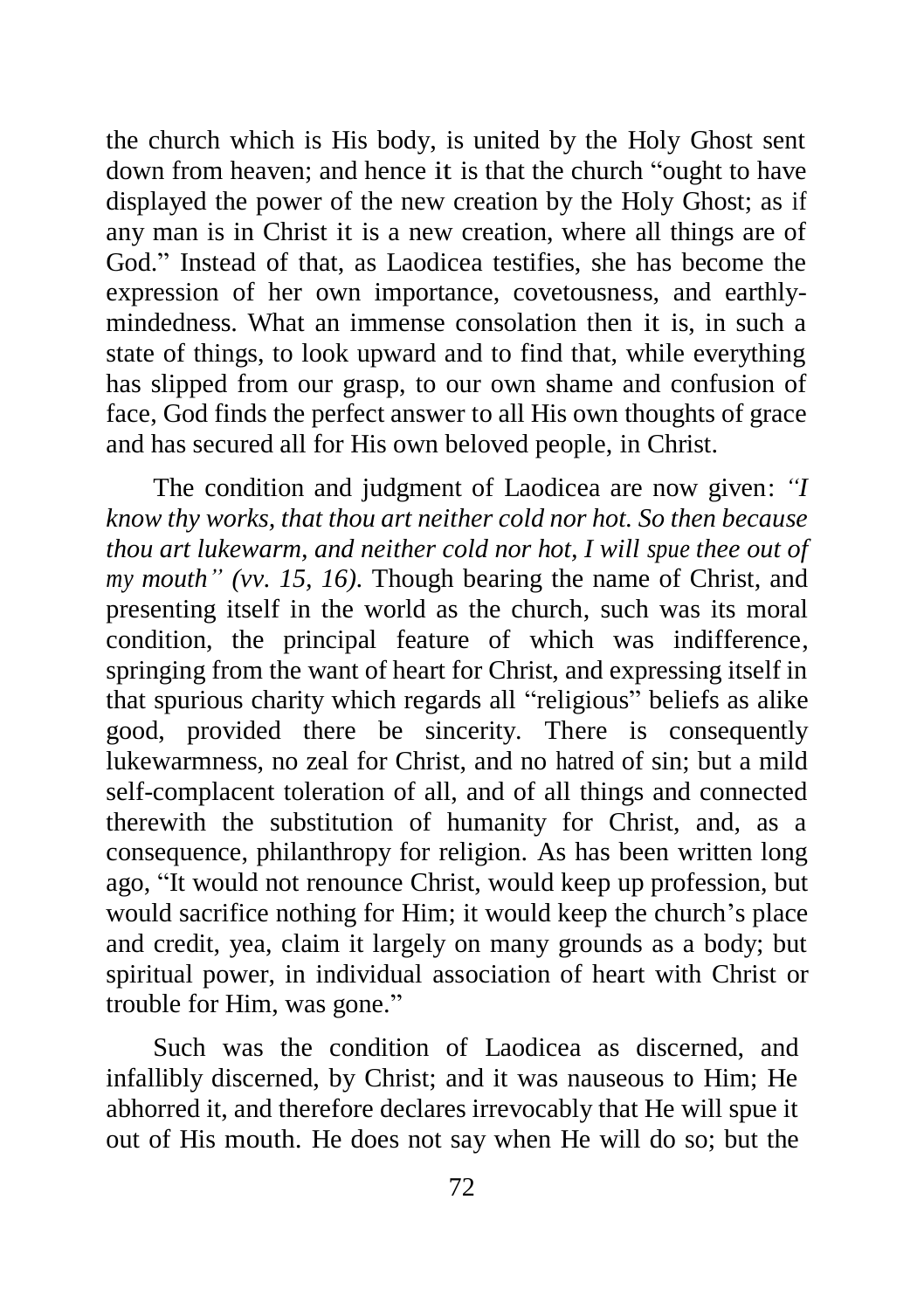decree has gone forth from His lips, and will never be recalled. Its meaning is, that He will totally, and for ever, reject the assembly *(church)* as His public witness, His responsible light-bearer in the world. This is its primary application; but surely every individual believer may learn, both for instruction and warning, that nothing, no state or condition, is so displeasing to Christ as lukewarmness or indifference.

The Lord, in the next place, exposes the cause of the condition He condemns, and, though He has pronounced judgment, He indicates the remedy: *"Because thou sayest, I am rich, and increased with goods, and have need of nothing; and knowest not that thou art wretched, and miserable, and poor, and blind, and naked: I counsel thee to buy of me gold tried in the fire, that thou mayest be rich, and white raiment, that thou mayest be clothed, and that the shame of thy nakedness do not appear, and anoint thine eyes with eyesalve,\* that thou mayest see" (vv. 17, 18*). As may be gathered from Deut. 8, and other scriptures, the danger in the wilderness for God's people is that of murmuring and unbelief; the danger in the land, when surrounded with blessings, is that of self-sufficiency and selfexaltation. It is into this latter danger that Laodicea has fallen. Possessing all the light of the word of God, and familiar with the spiritual blessings which are the church's acknowledged portion, she forgets the source of her wealth, and ascribes all to herself. It is *she* who is rich and increased with goods, and has need of nothing. In other words, she makes everything of man, and nothing of Christ – save to use His name for her own exaltation. "In Laodicea, all that they professed to have, all that man could estimate the value of, was false and human. I do not mean mere outward riches, but all that could give a larger pretension to wisdom and knowledge and learning, perhaps a pretended fuller view of Christianity itself."

\*This should read rather, "And eyesalve to anoint thine eyes." The eyesalve must be "bought" of Christ, equally with the gold and the white raiment.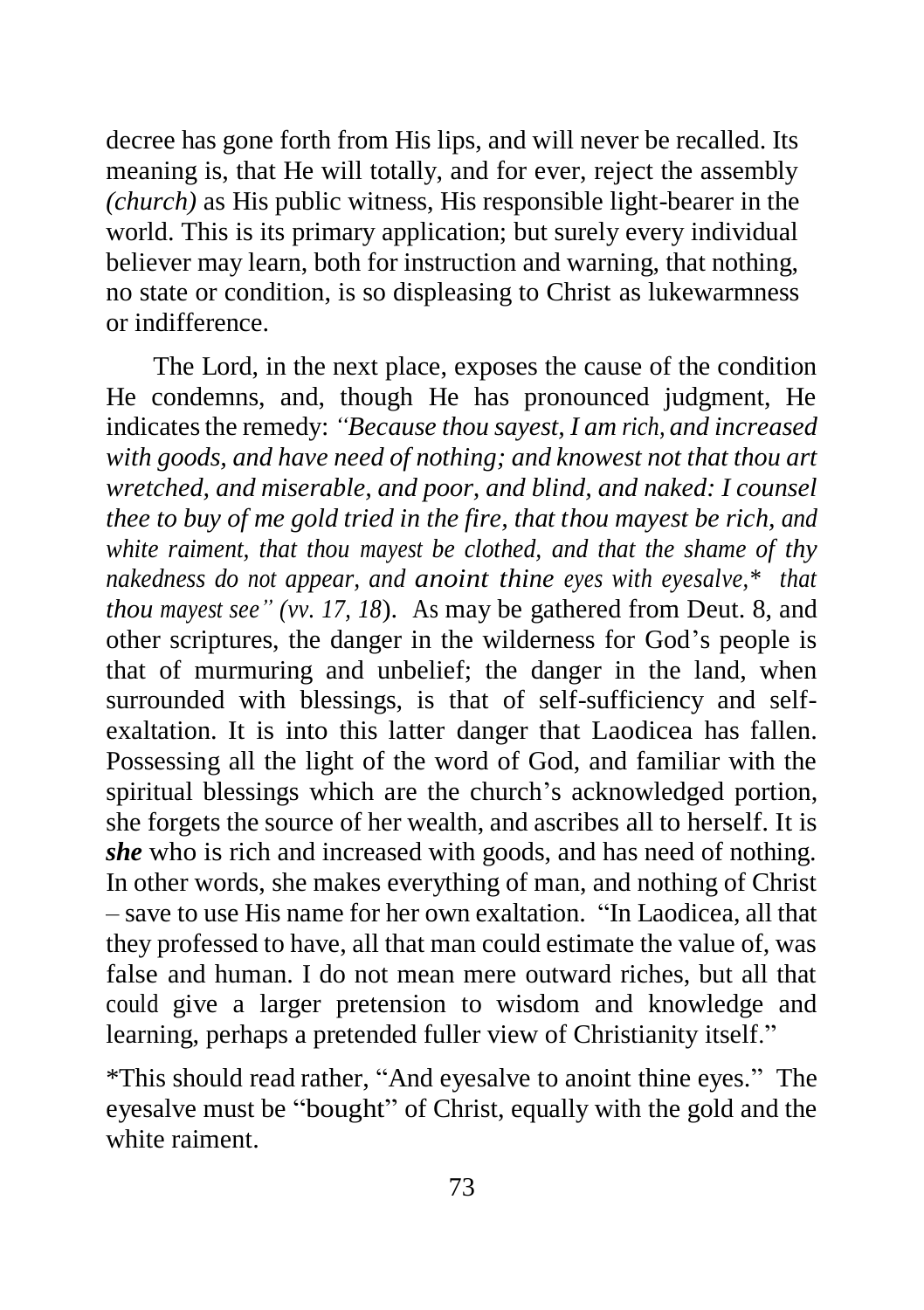And what, beloved reader, exists to-day as the counterpart of this description? Nay, what is it that will finally form Laodicea? It is, in one word, *rationalism* – that rationalism which is current under the name of Broad church theology, and which, daily on the increase, occupies a large place in the Anglican establishment, and has almost completely flooded whole fields of Dissent. For the teachers of this school bend all their efforts to eradicate the distinctive truths of Christianity; to rehabilitate the first man, notwithstanding he has for ever been judicially set aside in the cross of Christ; and they are never weary of proclaiming that the light of reason, of their own minds, is all-sufficient to guide them, both in deciding what is the word of God, and also in their journey through the mazes of this world. It is their perpetual boast that they are enriched with all the accumulated treasures of the science, philosophy, and civilization of the nineteenth century. Yea, truly, according to their own estimate, they have need of nothing! \*

But what is the estimate of Christ? He says, "Thou art wretched, and miserable, and poor, and blind, and naked; and, more than this, He says that Laodicea does not know that she is in this miserable plight. What a difference between the thoughts of Christ and those of this assembly! *She* claims superior knowledge! *He* says she is utterly ignorant! *She* revels in her fancied wealth and possessions! *He* says that she does not possess one single thing. Which estimate then are we to accept? Remember, dear reader, in answering this question, that the Lord had surveyed this assembly with eyes that were as a flame of fire, testing and penetrating into the real character

*\* Now, more than a century later, are we not seeing the fruits of rationalism (the mind of man exercised in the things of God, as in the so-called higher criticism of the 19th century) – in the embracing, and even the promotion, by and in "the Church" (including denominations of all kinds) of the grosser exhibitions of the flesh? Because flesh is flesh, and if allowed in its more refined aspects, its coarser features must follow – Editor.*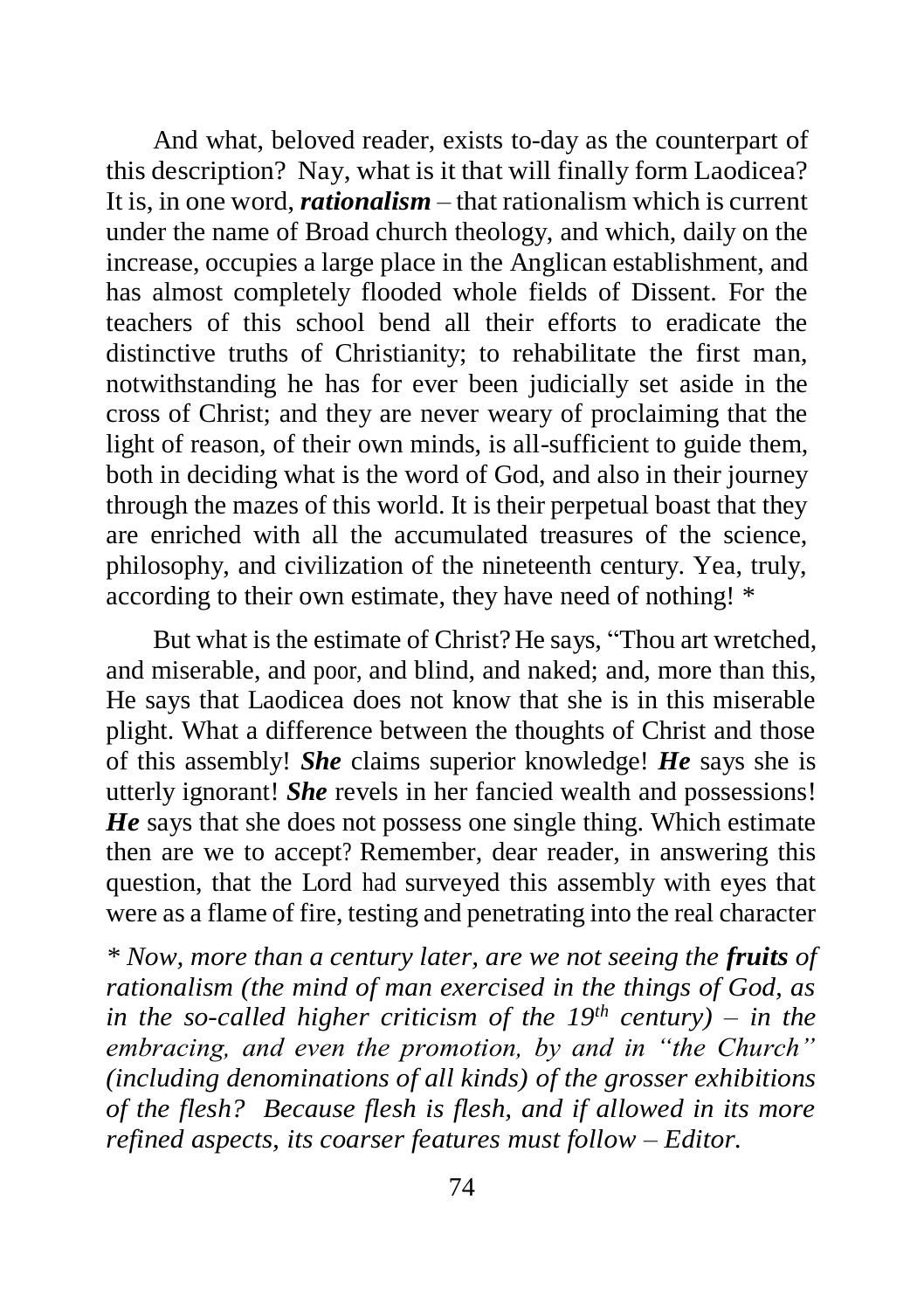of everything that met His gaze. Remember, too, that it is He into whose hands all judgment has been committed. Can you doubt then which is the true verdict? When will souls learn that man as man is wretched, and miserable, and poor, and blind, and naked? And this assembly, by its vain self-sufficiency, her self-importance fed with pretended light from human sources, had got "off the ground of Christianity, and on to that of the world or natural man;" and hence her sad and lamentable condition.

Nothing could show out more fully the Lord's tender grace and long-suffering than the counsel He gives to Laodicea under these circumstances. She has turned wholly away from Christ, except in profession; and yet He would fain draw her attention to Himself as her only source of recovery. Let us then look at what He so graciously proffers. There are three things – "Gold tried in the fire" – a well-known symbol of divine righteousness, which in Christ, as has been remarked by another, is never separated from life; "white raiment," which, as may be seen from chapter 19, sets forth the righteousnesses of saints, the fruit of the power of the Spirit following upon the possession of, and upon the becoming, God's righteousness in Christ; and the "eye-salve," or unction of the Holy One (1 John 2:20), which is the only source of spiritual perception and intelligence. The exhortation "to buy" these things of Christ will be readily understood, in the light of other scriptures. (See Isaiah 55:1; Matthew 25: 9, 10.) It is simply a figure of grace, buying "without money and without price."

Concerning- the significance of this counsel of the Lord, we transcribe the following words: "They are the divine gifts and power of Christianity *in contrast* with what man possesses as man, with that of which he can say, 'Gain to *me'* – man's conscious possession of that which gives importance and value to man in his own mind … What was wholly wanting was what was divine and new in man .... They are specifically divine things connected with man's rejection and acceptance in Christ alone, to be had only in Christ and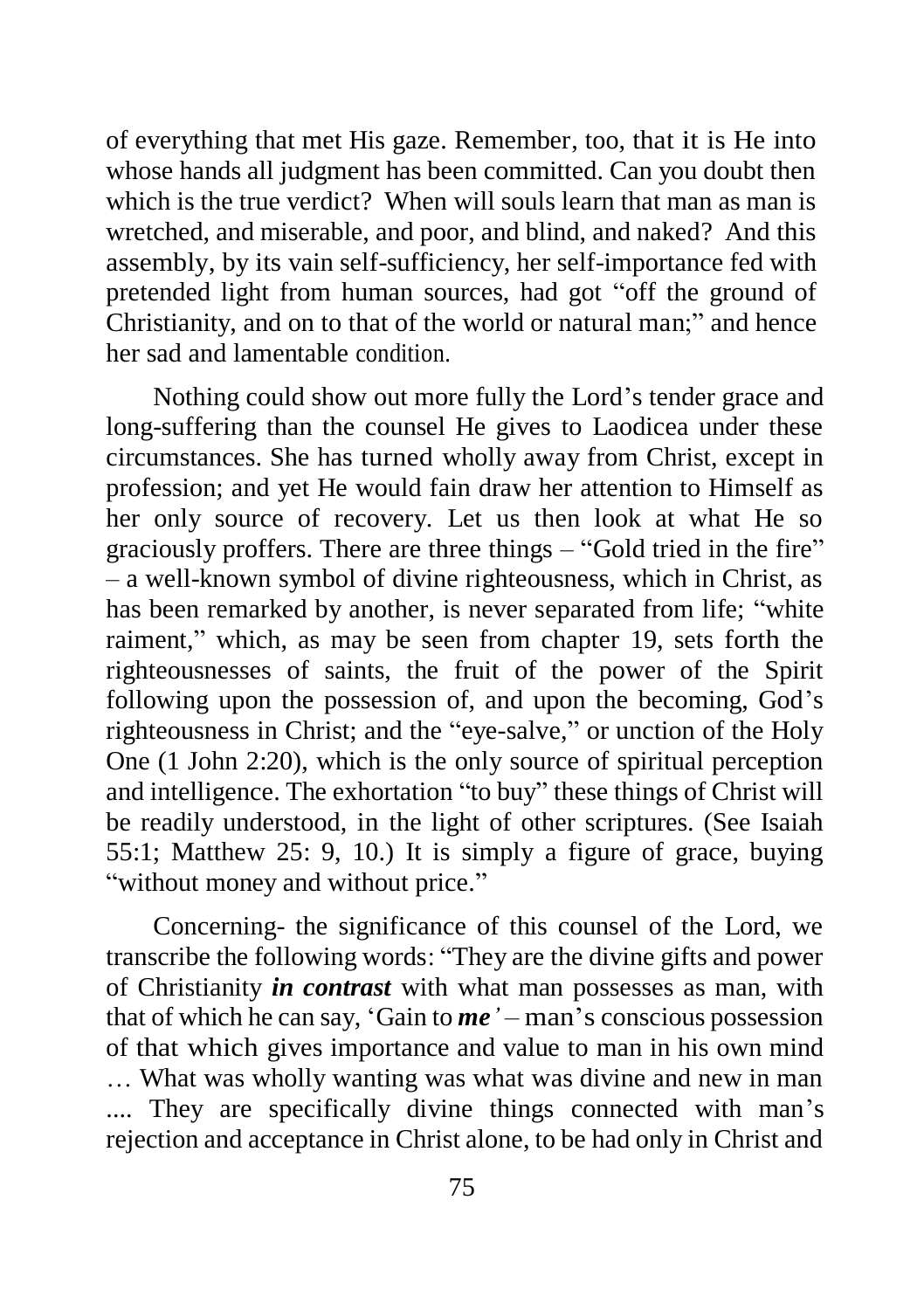from Christ, and nowhere else; not an improvement of man, but what was divine, found in and obtained from Him." \*

Down to the end of verse 18, the Lord addresses the angel of Laodicea. In verse 19, in view of the possibility of individual believers being found in this corrupt assembly, He announces a· general principle of His dealing with His people, and then, as standing outside, appeals for admittance to anyone who should hear His voice. The principle then is, *"As many as I love, I rebuke and chasten: be zealous therefore, and repent" (v. 19).* That this principle is applicable to those in relationship with Christ (compare Job 5:17, 18; Proverbs 3:11, 12; Amos 3:2; Hebrews 12:5-8, &c.) will scarcely be questioned. It lies indeed at the foundation of God's governmental ways with His people in this world, and hence the exhortation, "Be zealous therefore, and repent." The Lord thus warns any of His people, as well as those who were only professors, that His rod was already lifted up, and that, unless there were repentance, He must let it fall for chastening and rebuke. Precisely the same thing is seen in the discipline He exercises at His table. "If," says the apostle, "we would judge ourselves, we should not be judged;" and again, "When we are judged, we are chastened of the Lord, that we should not be condemned with the world" (1 Cor. 11: 31, 32.) It is therefore out of the tenderness, out of the love of His own heart, that this warning proceeds. He never afflicts willingly; but if His people continued deaf to His entreaties and appeals, He loves them too well to allow them to pass on unrebuked and without chastening.

In the next verse we have, first, the position which the state of Laodicea has compelled Him to assume: *"Behold, I stand at the door, and knock."* The church on earth is God's habitation through the Spirit, and yet we find in this scripture that Christ is constrained by the condition into which it has fallen to be outside. Judgment is

\* *Collected Writings of J.N.D., Expository No. 2 (Old Series) p. 524; (New Series) p. 349.*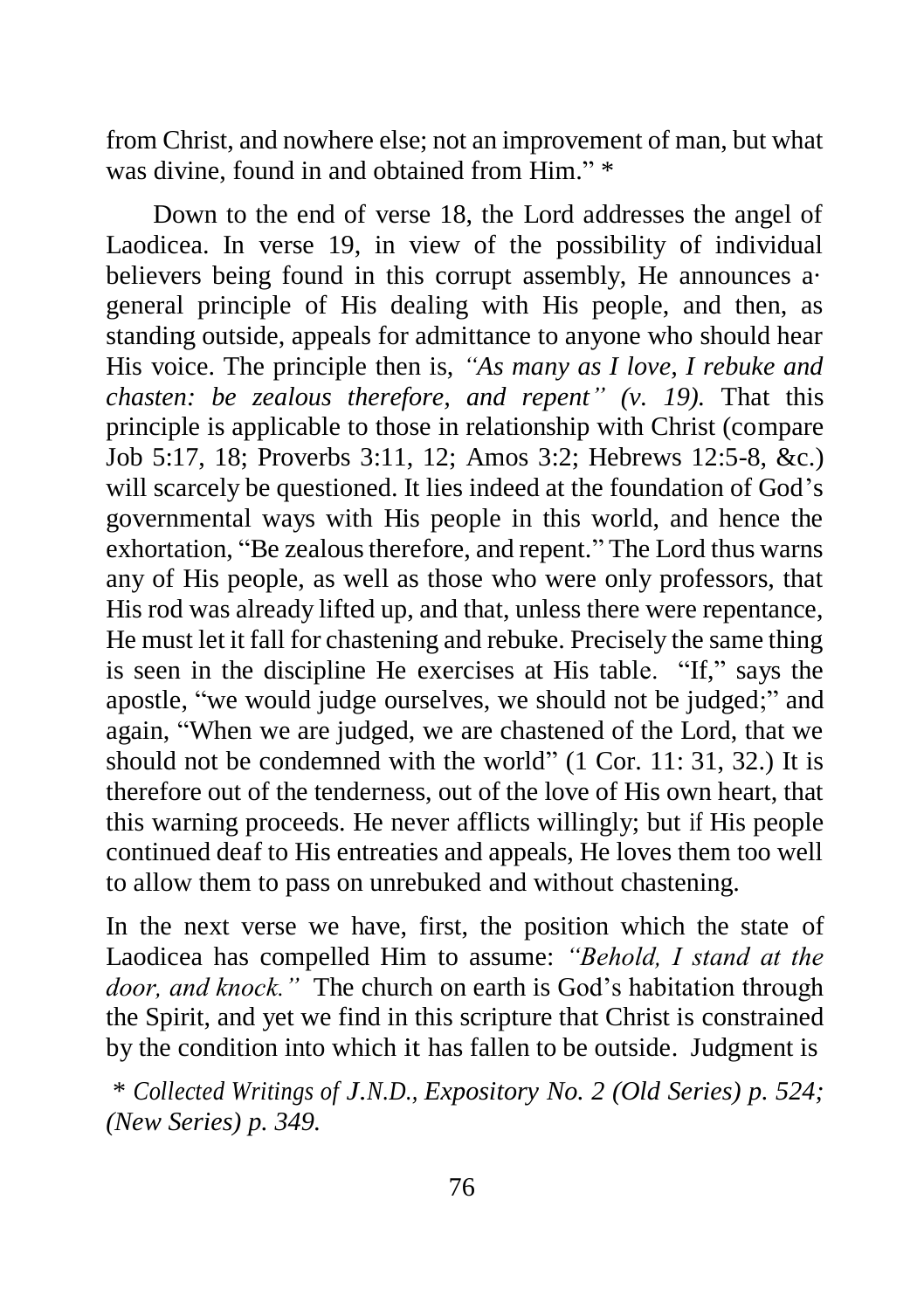not yet executed; He has not yet spued it out of His mouth; but He has taken His place outside.\* So also we read in the Gospel of Matthew that, immediately on His passing judgment upon the temple, and Judaism, in the words, "Behold, your house is left unto you desolate," He "went out, and departed from the temple," (Matt. 23: 38; 24:1). It is the same with Laodicea; it has become man's house, not God's – a testimony therefore, not to Christ; but to man's own importance .and self-sufficiency. In sorrow, and, as we know from the analogous case of the departure of the glory from the temple (Ezekiel 10, 11), reluctantly, the Lord, unable to bear longer, consistently with what He is, with the moral corruption and perversion of the truth, which had become associated on earth with His holy name, will go forth, and for ever take His place outside the professing church. And let it not be overlooked that, even though Laodicea may not, so far, be fully developed,<sup>†</sup> the Lord may act in this manner, even now, in respect of individual assemblies. If one of these falls morally into correspondence with Laodicea the Lord could not sanction it by His presence in the midst, for in such a case the saints could no longer be said to be gathered unto His name.

If, however, the Lord has definitely taken His place outside of Laodicea, He has not abandoned any of His own who, failing to discern that the Lord has departed, may still be inside. Hence He

\* Remembering the candlestick character of the assembly here, this interpretation may perhaps be questioned. But while it is true that He is outside the hearts of those addressed, seeking admittance, it is also to be remembered that Christ is not within Laodicea, for in no sense could it now be said to be God's habitation through the Spirit.

†In fact, though that which will form Laodicea is plainly seen on every hand, the actual time of its full presentation as Laodicea is not stated, nor when it will be spued out of the Lord's mouth – Author.

*The author lived more than 100 years ago. Alas, the Laodicean state has become much more apparent in recent years – Editor.*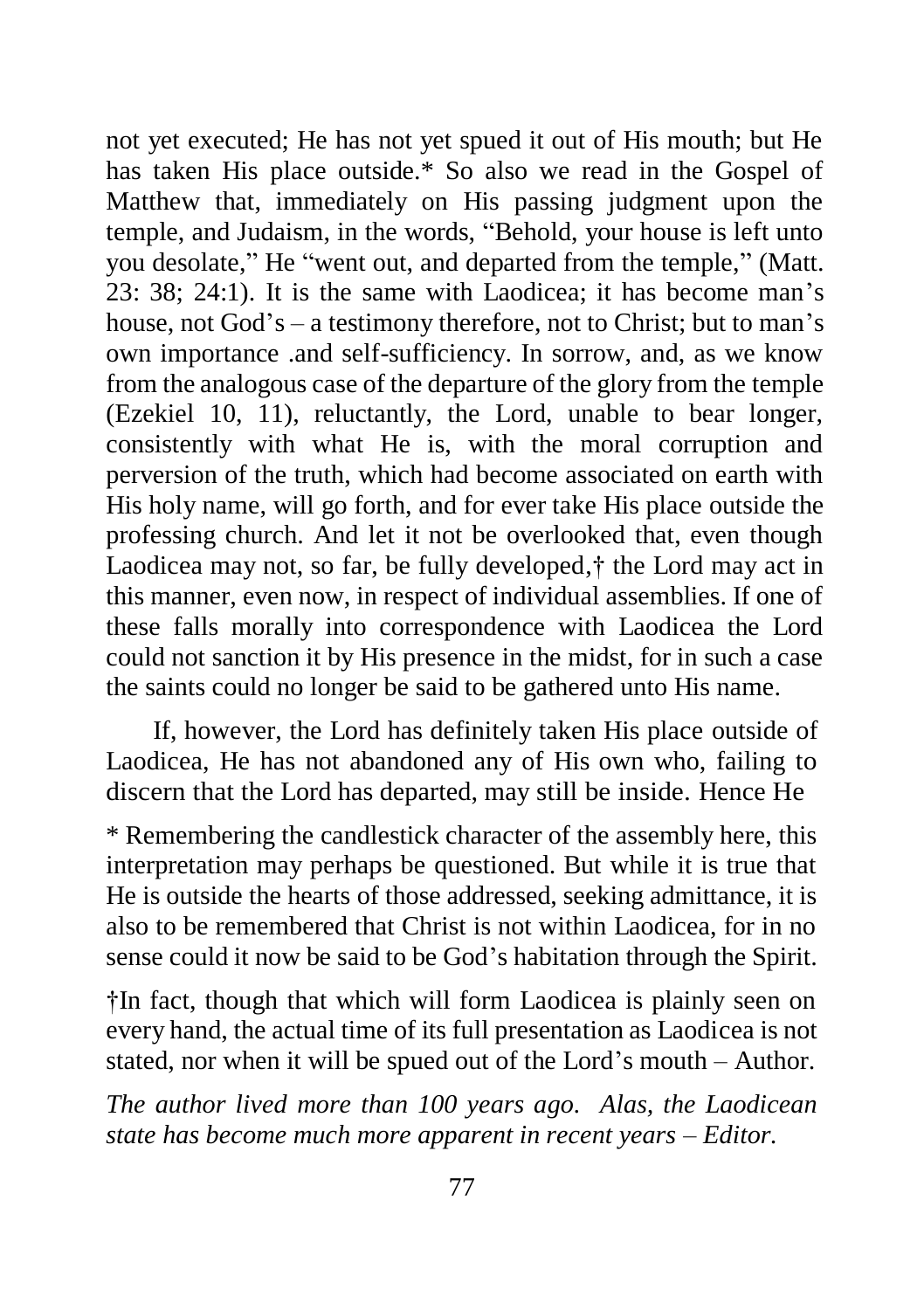says, "Behold, I stand at the door, *and knock."* Full of longsuffering and grace, He waits upon any who may have been carried away by the seductions around them, lulled to sleep by the atmosphere in which they have been living, and with urgent appeals seeks to arouse them out of their lethargy. He thus stands at the door, the door closed upon Himself, and knocks, if perchance any true-hearted but slothful saint, like the bride in the Canticles (chap. 5), may respond. Should there be even one such who shall hear His voice and open the door, He says, *"I will come in to him, and will sup with him, and he with me"* (v. 20). The order of the possible response is to be observed. There is first hearing His voice – His call to repentance – and then opening the door. Now the bride heard His voice, but lacked the energy to. open the door until it was too late. It is not enough, therefore, to hear His voice; many believers, found, alas! in evil associations, do this, but remain where they are; and so it may be with saints in Laodicea, unless, indeed, in His mercy the Lord lays hold of them, as the angels did Lot in Sodom, and compels them to open the door.

The door being opened ("if any man . . . open the door"), how rich the blessing, realized. First, "I will come in to him" – not into Laodicea; its doom is sealed; but in to him, to him who, by grace, had opened the door. And coming in He will manifest all His grace. "I will sup with him"; that is, 'I will come down to where he is, and have fellowship with him in his things.' How wondrous His condescension! But if He first will sup with him who has opened the door, it is that He may lead him up into the higher blessedness of supping with Himself, of having fellowship with Him in His things, in communion with Himself, the most exalted privilege, though intended for every saint, and the most blissful enjoyment, that any can possess whether in time or in eternity; for it is the realization of our perfect association with Christ.

The promise to the overcomer is of a very different character from that in Philadelphia. It is, *"To Him that overcometh will I grant*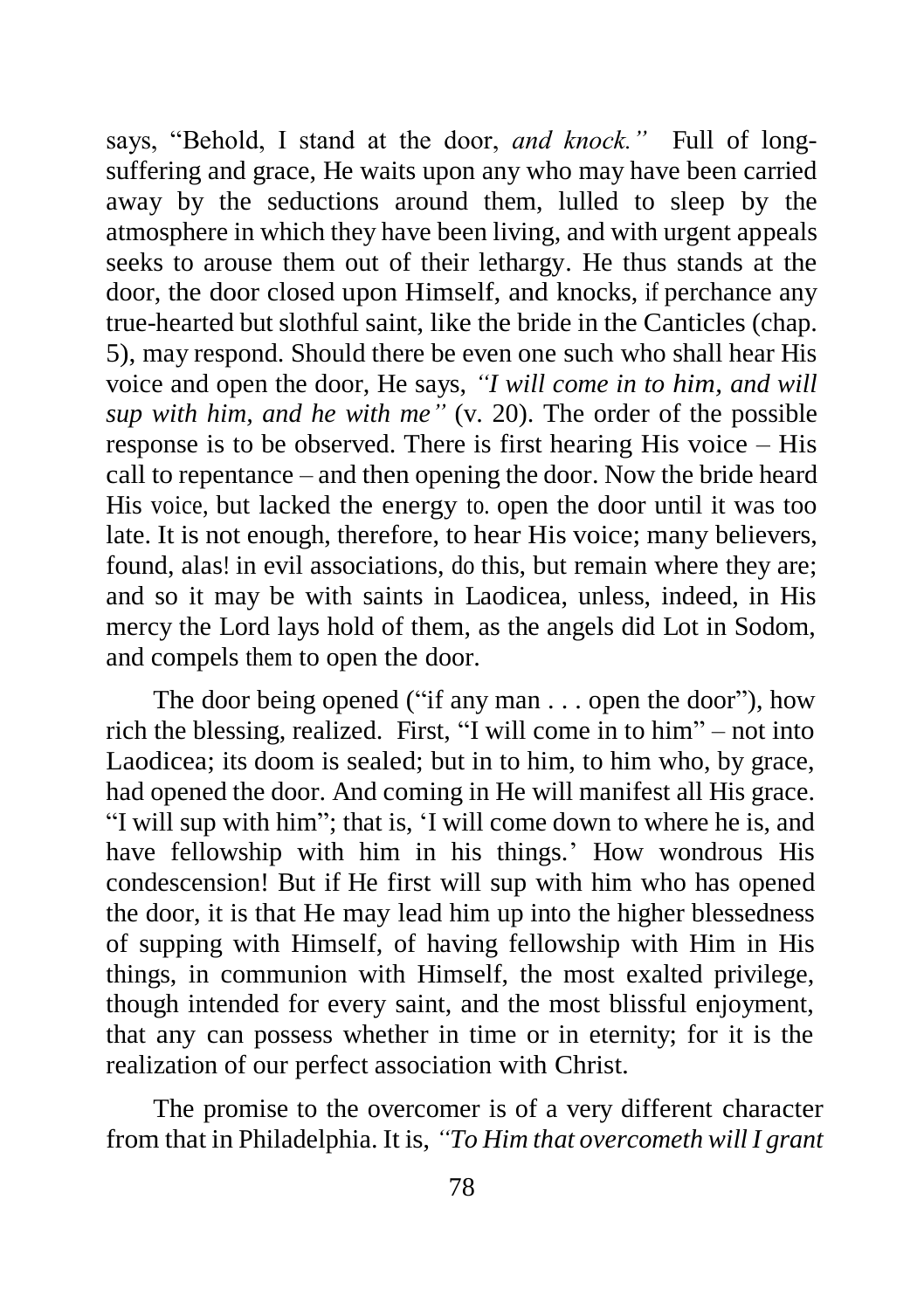*to sit with me in my throne, even as I also overcame, and am set down with my Father in His throne"* (v. 21). Overcoming here would be hearing the voice of Christ, and opening the door to Him; for this involves a judgment of the Laodicean condition, and separation from it morally. Every one then, thus overcoming, should sit with Christ in His throne. He Himself had overcome (see John 12:31, 16:33, though this be not all that He overcame), and was set down with His Father in His throne; and, in like manner, the overcomer in Laodicea should sit with Him in His throne. It is promised association with Himself in the public display of glory in the kingdom. Infinite grace surely, and yet a very different character of blessedness from the intimate and heavenly association with Himself promised to the Philadelphian overcomer. Both alike are the gifts of His grace, but the gifts are manifestly in relation to the path and testimony of each while upon the earth, in the scene of the Lord's rejection.

Finally, as in the three previous communications, the proclamation to him that *"hath an ear"* closes the letter. And this proclamation is still sounded out, with increased energy, among the people of God. Oh! that it might both find and create many an opened ear, that, the hearers rousing themselves from their supineness and indifference, may listen to *"what the Spirit saith unto the churches"* and that, through grace, they may receive strength to judge all they are connected with by the unerring standard of the living Word; so that, taking their place apart from the evil, they may have the girded loins and the burning lights while awaiting the Lord's return.\*

\*It is to be particularly observed that there is no allusion to the coming of Christ in this letter. The reason may be that, while the Lord may morally reject that which will constitute Laodicea at the rapture of the saints, He may not execute His public judgment upon it till after the saints are with Himself, just as Jerusalem was not publicly judged for more than thirty years after Pentecost. He will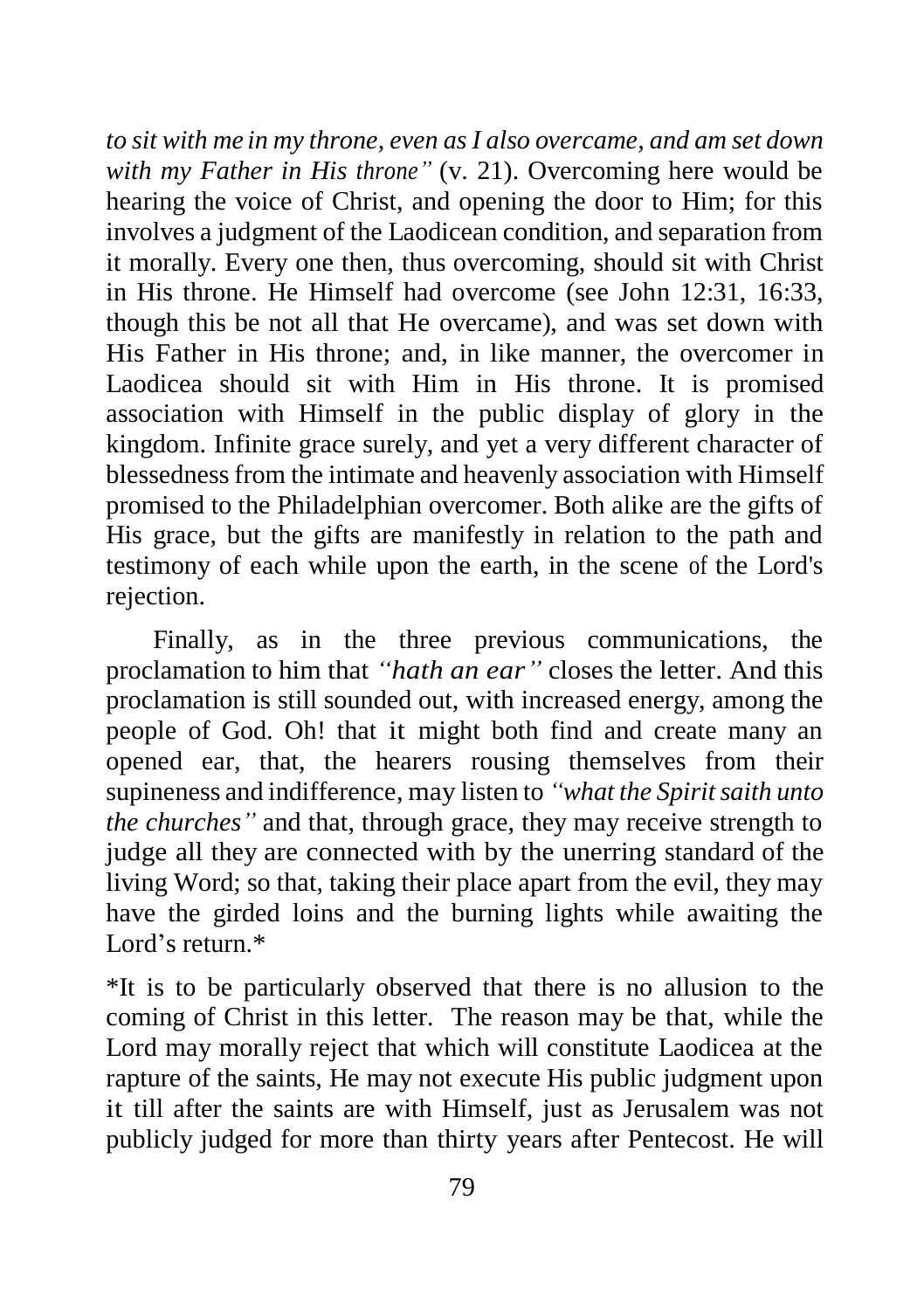then let the world see that He has removed His candlestick – Author.

*In other words, when the Lord Jesus has caught all true believers up to Himself (1 Thessalonians 4:16,17), the 'carcass' of mere profession will be left to be judged with the world as part of that represented as Babylon in Revelation 18 – Editor.*

*Reproduced from "The Visions of John in Patmos" by Edward Dennett (1831-1914).*

#### **THE FLESH**

I venture to present some thoughts about "the flesh" as spoken of in the Holy Bible, particularly in the New Testament, desiring that we may all be helped to understand better this subject of vital and practical importance. Sometimes we talk about 'practical Christianity,' perhaps referring to good works, but surely nothing is more practical than the truth which the apostle Paul brings before us in chapters 6, 7 and 8 of the Epistle to the Romans, in which he addresses our relationship to the world of sin and to the law and shows us how to get the victory over sin working through the flesh.

I am not a Greek scholar but reference to a good concordance (such as "Young's Analytical Concordance or Wigram's "Englishman's Greek Concordance") confirms that the Greek word translated "flesh" in several versions of the New Testament, especially the older ones, is *sarx.* This word is used whether the reference is to the physical body of flesh, as in "the Word became flesh" (John 1:18) or "the life which I now live in flesh" (Galatians 2:20), or to what is carnal and displeasing to God, as in "the mind of the flesh is enmity against God" (Romans 8:7). I do not subscribe to the school of thought which says that a word in the original language must always be translated the same way in another language. If, for example, I were to translate the English word 'nice' into French, I would have to use a different word dependent on whether nice meant tasty (as in "that was a nice bun"), or exact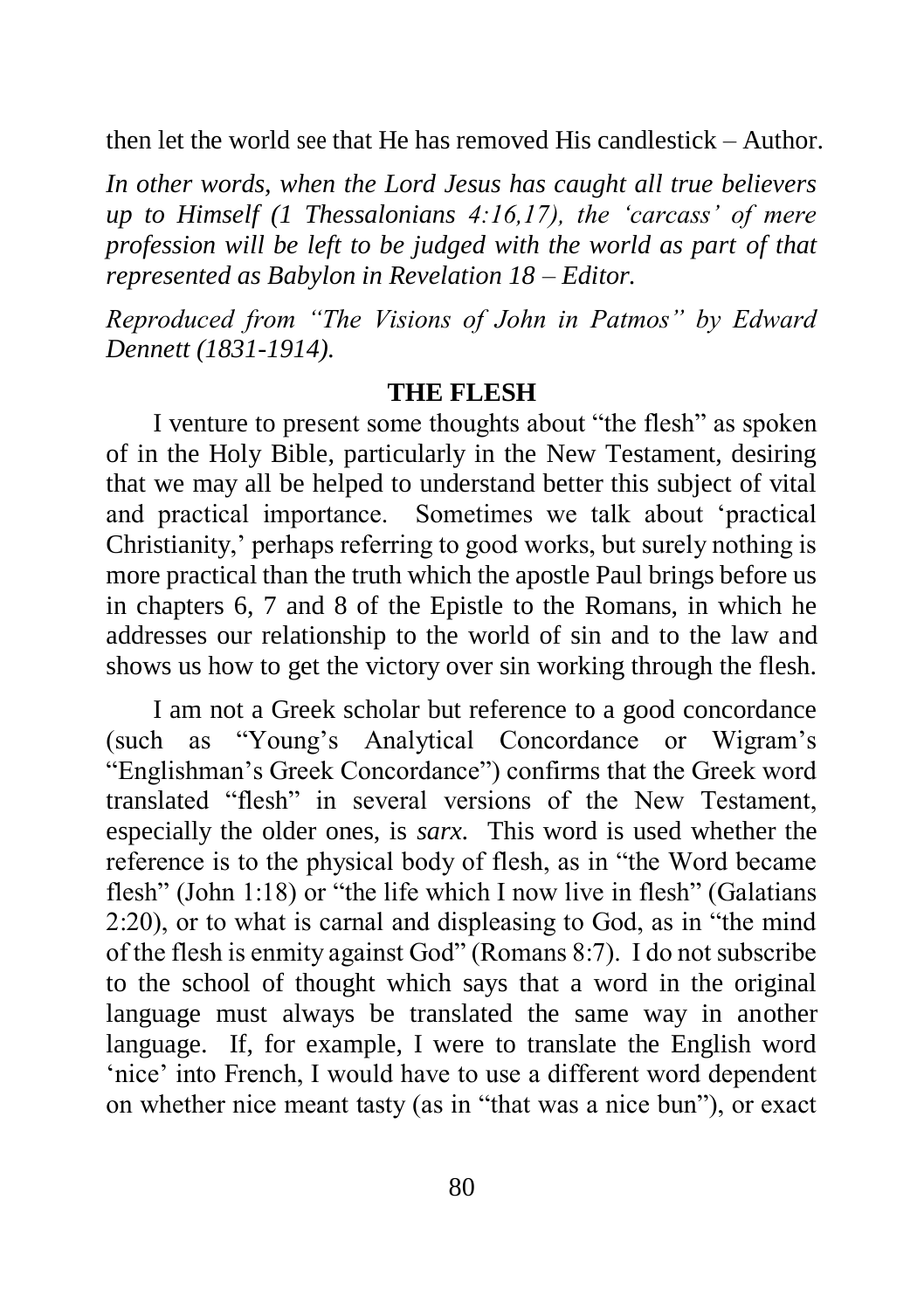(as in "that door is a nice fit"), or simply good and decent (as in "he is a nice chap").

Nevertheless, it seems that the English word "flesh" is fairly equivalent to the Greek word "sarx." Some translators have endeavoured to help readers of the Bible to distinguish instances where it is the physical condition that is meant from those which refer to the old (sinful) nature. So in the New International Version, for example, Paul says in Galatians 2:20 "The life that I live in the body" but Romans 8:5 reads: "Those who live according to the sinful nature …" Three questions, however, arise. Firstly, if no verbal distinction is implied in the inspired Scripture we surely need to be careful about introducing one in the English rendering, however helpful this may seem to be. Secondly, the translator making the distinction needs to be very sure that he has correctly grasped the meaning of the passage in question.

Thirdly, while in several instances it is clear whether the physical or moral is meant, it seems that in some cases both elements come close together. In this connection, there is a helpful note in the Darby translation to the word "fleshly" in 1 Corinthians 3:1 ("carnal" in the KJV – the Greek word is *sarkinos,* a derivative of *sarx*) which includes the following comment: "… there are many places where *sarkinos* is used for either [physical or moral], as Romans 15:27, physical; Romans 7:14, moral; 2 Corinthians 3:3, physical. … 1 Peter 2:11, "fleshly lusts," shows how in N.T. thoughts *they run into one another …"* (my emphasis). I consider this an important point, because *it is through the members of my body that the activities of the old nature, if allowed, will act.* This closeness of the physical and moral elements comes out in Romans 8:13 (KJV): "but if ye through the Spirit do mortify the deeds of the body, ye shall live." I hasten to add that this is not death to nature, which is error, but the disallowance, in the Spirit's power, of our bodies being used as the vehicle for the activities of the flesh – that is to say, the flesh in the sense of man's fallen condition.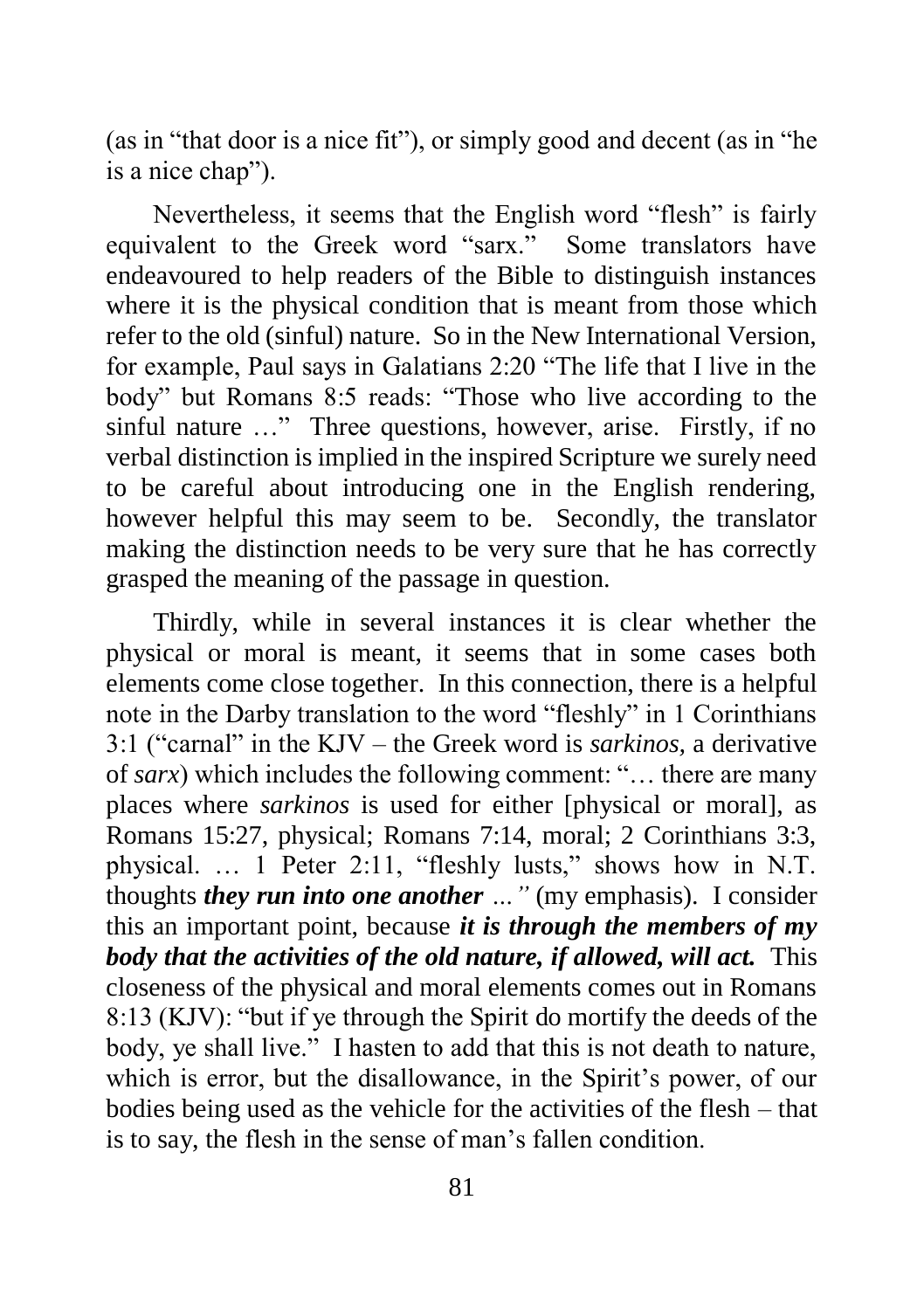Before we came to faith in Christ, our state was "in the flesh." "For when we were in the flesh, the motions *[or passions]* of sins, which were by the law, did work in our members, to bring forth fruit unto death" (Romans 7:5). ("By the law," I am sure, means that it was by the application of the law that sins were exposed for what they were, as the continuation of the chapter shows.) But in the next chapter Paul assures the believers at Rome that "ye are not in flesh but in the Spirit, if so be that the Spirit of God dwell in you" (Rom. 8:9). Thus there has been a change of standing before God.

It is important to appreciate this change of standing in order to understand the difference between the Old and New Testaments. While in O.T. days, as now, a work of the Spirit of God was needed in a person to cause him or her to walk in God's ways, they were still "in the flesh" and the religion that God gave to His earthly people Israel was suited to man in his natural state. Thus the order of things ushered in by the law given through Moses appealed to man's five natural senses (sight, hearing, touch, taste and smell). But in 2 Corinthians 5:17 we read, "Therefore if any man be in Christ, he is a new creature *[or, there is a new creation]*: old things are passed away; behold, all things are become new." Moreover, under the old system, man being in the flesh could not come into the immediate presence of a holy God; apart from Moses, only the high priest could enter the holy of holies within the tabernacle (later, in the temple) and he only once a year in the prescribed manner. Whereas our verse in 2 Corinthians 5 goes on to say, "And all things are of God, who hath reconciled us to Himself by Jesus Christ." Reconciliation means the removal of the moral distance between us and God; Romans 5:10 tells us that we have been "reconciled to God by the death of His Son." Thus we are not only forgiven but brought into God's favour, like the prodigal son welcomed by his father, and we have access to God, known as our Father, through Christ and by the Spirit (Ephesians 2:18).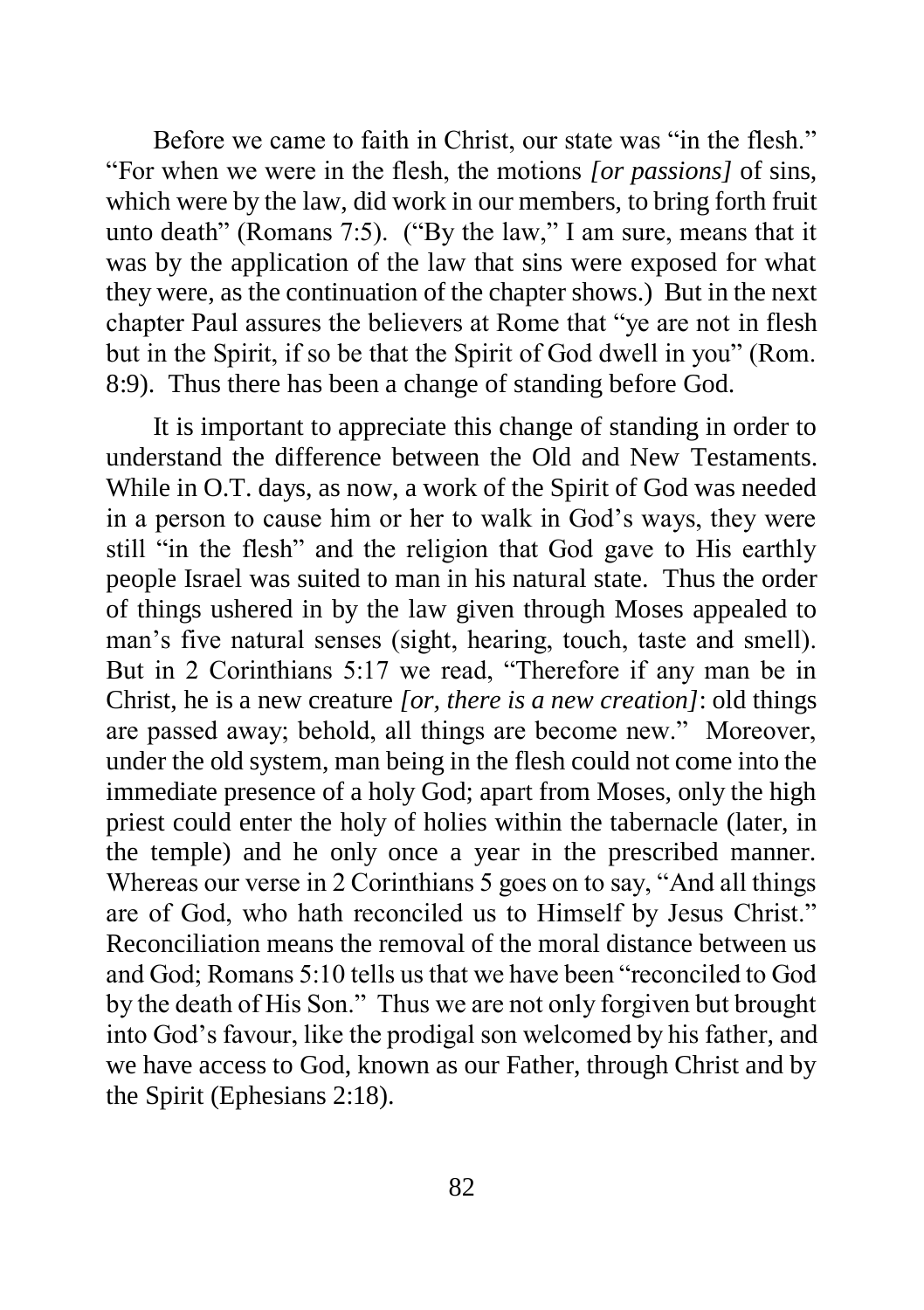But it is one thing to know that I have a new standing before God, and another to be able to deal with the working of the flesh in me, though the one (if really appreciated) greatly helps in the other. For although (as having faith in Christ and having received the gift of God's Holy Spirit) I am no longer "in the flesh," the flesh is still in me! One elderly servant of the Lord (now with Him) said more than once in my hearing, as to the flesh, "it doesn't get better with the keeping!" We are not told directly why God leaves the flesh (the old nature) in us after conversion but perhaps we get a hint of the reason from what God told His earthly people through Moses: "And thou shalt remember all the way which the LORD thy God led thee these forty years in the wilderness, to humble thee, and to prove thee, to know what was in thy heart …" (Deuteronomy 8:3). We have to learn our own nothingness and complete dependence on God. The apostle Paul said, "For *we* are the circumcision, who worship by [the] Spirit of God, and boast in Christ Jesus, and do not trust in flesh" (Philippians 3:3 – Darby Trans.).

So it was nearly at the end of Israel's wilderness journey that the incident occurred that involved the making of the brazen serpent. They (or their parents) had known escape from judgment in Egypt through the value of the blood of the passover lamb (speaking to us of the price of our redemption [1 Peter 1:19]), had been brought through the Red Sea (speaking to us of Christ's death for us, delivering us from the present evil world), had drunk of the water that flowed from the smitten rock (speaking to us of the Holy Spirit given to us in consequence of the redemptive work of Christ and His ascension into glory), had fed on the manna from heaven (speaking to us of the lowly Man of the Gospels as our daily food) and had proved many mercies from God along the way. Yet, nearing the end of the journey to Canaan, we read of them in Numbers 21 becoming impatient on the way and speaking against God and against Moses. They even said "our soul loathes this light bread" – this said of "angels' food" (Psalm 78:25 KJV), or "the bread of the mighty"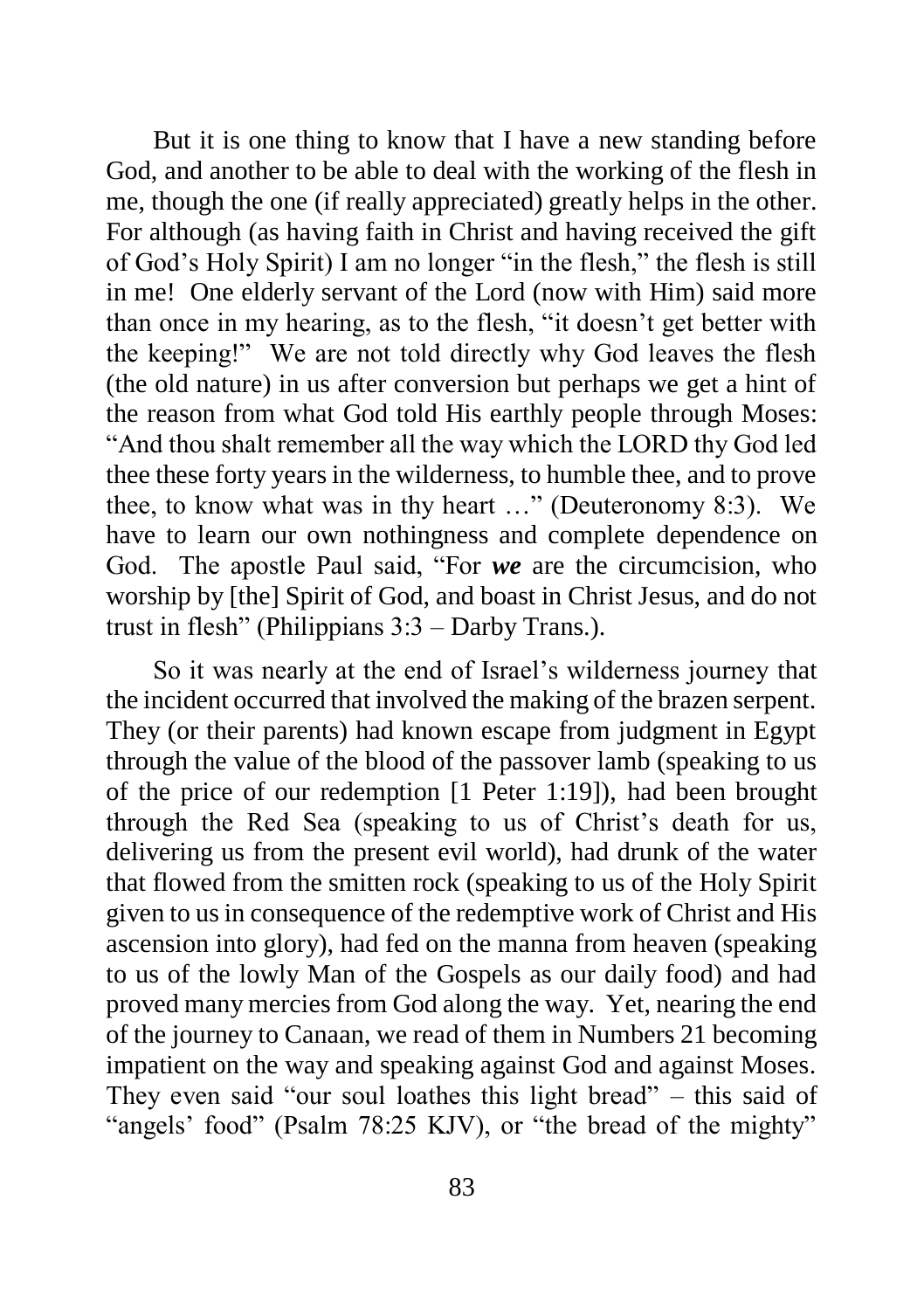(JND)! This illustrates the incorrigibility of the flesh; it can never be improved and it always detests Christ.

The answer to the state of the people at that time was for Moses to make a serpent of brass and put it on a pole; "and it came to pass, that if a serpent had bitten any man, when he beheld the serpent of brass, he lived." This serpent had never hurt anyone but was made like the fiery serpents which had. So Paul says, "For what the law could not do, in that it was weak through the flesh, God, having sent His own Son, in likeness of flesh of sin, and for sin, has condemned sin in the flesh" (Romans 8:3). We should note that in this part of the Epistle to the Romans it is not *sins,* but *sin* that is under consideration; in other words, not acts of commission or omission, or the guilt that has resulted from them (these matters are dealt with in chapters 1-4 of the epistle), but the *root principle*. The Lord Jesus said (Matthew 12:33) "Either make the tree good, and its fruit good; or make the tree corrupt, and its fruit corrupt." The tree is figurative of the root principle of sin, while its fruit represents the sins which spring from that root, that sinful state. *Sins* can be forgiven but *sin* is condemned. Thus it is in the Gospel of John, which scarcely mentions the forgiveness of sins but concentrates more on our *state,*  that the incident of the brazen serpent is recalled: "And as Moses lifted up the serpent in the wilderness, even so must the Son of man be lifted up" (John 3:14). Similarly in 2 Corinthians 5:21 we have (not Christ bearing our sins but) *made sin* for us.

Where do these Scriptures lead us? They teach us that God has judged and set aside in the death of Christ the sinful condition that characterised us as in the flesh. We must emphasise that Christ Himself was ever pure, spotless and holy. Upon His coming into manhood the angel spoke to Mary of "the holy thing which shall be born" (Luke 1:35). John later wrote "in Him is no sin" (1 John 3:5). But in love He not only bore the *sins* of all who believe in Him (Isaiah 53:12; 1 Peter 2:24) but He submitted to the judgment that our sinful *state* deserved, which was condemned and ended for God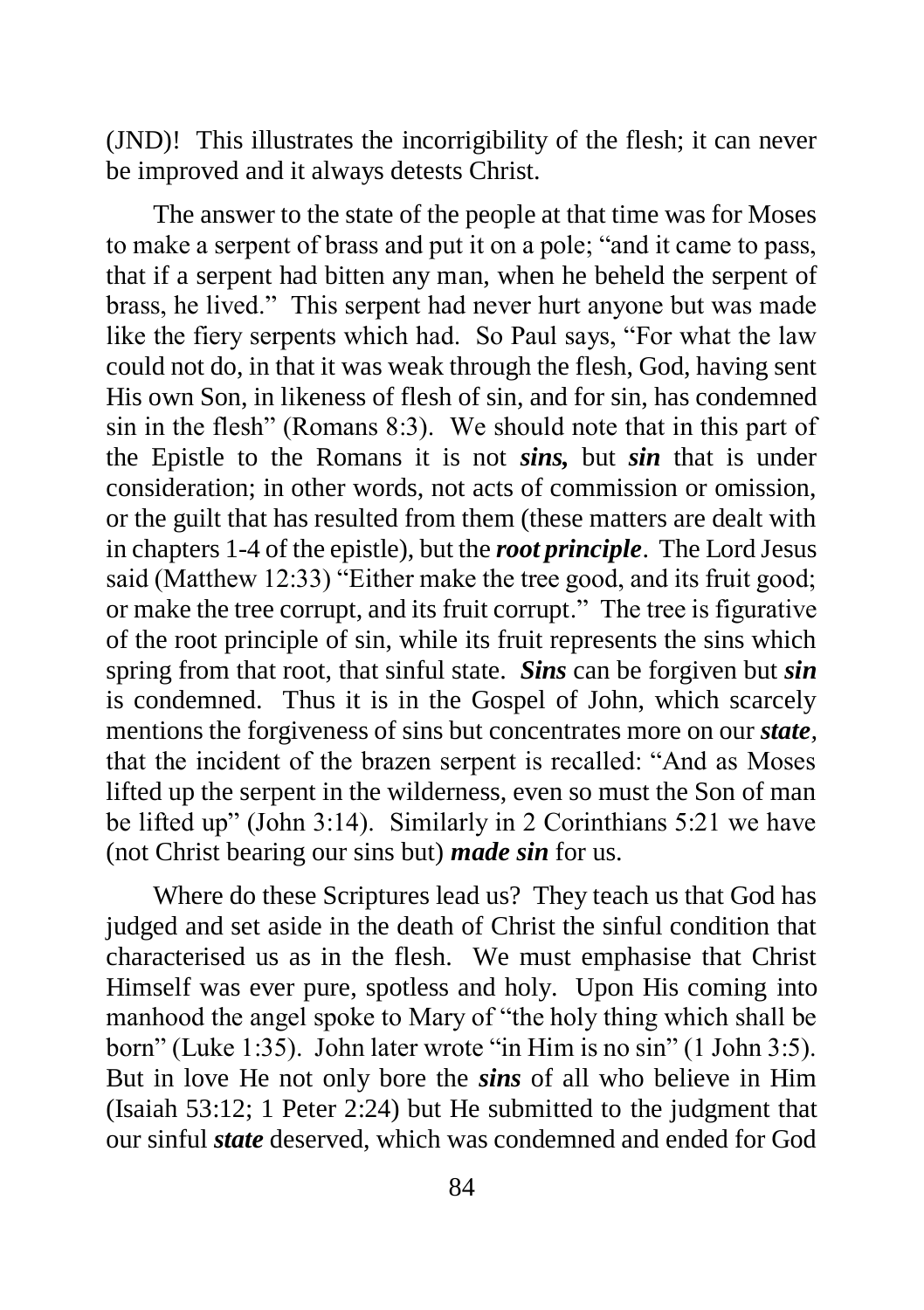there on the cross of Christ. And how do I practically get freedom from the working of sin in the flesh? By looking away to – believing on – the One who, lifted up on the cross, suffered thus in my place. But you may say, 'I am already a believer on the Lord Jesus Christ; I trusted Him as my Saviour and Lord many years ago.' But do I by faith see Him as not only bearing my sins and the penalty that they deserved but also as suffering because of God's condemnation of sin in the flesh? Do I look at Him as the Israelites had to look at the serpent made of brass (brass speaking of divine judgment), counting His death as mine and realising that I am to live in His life? I need continually to look away from myself to Him to experience practically what it means to be delivered from bondage to the world, to the law and to the working of sin in the flesh.

In Romans chapter 6 we learn that as believers on Christ we have through baptism become identified with Him in the likeness of His death (the water of baptism), and that "our old man has been crucified with Him." This is true in God's sight and we need to reckon it so in our own minds. Similarly, we read in Galatians 5:24 that "they that [are] of the Christ have crucified the flesh with the passions and the lusts." This is the position we have taken in committing ourselves to the Lord Jesus Christ and we need to allow it to govern our minds and outlook. But we cannot maintain this in any strength of our own; so the apostle goes on to say, "If we live by the Spirit, let us walk also by the Spirit."

Reverting to the Epistle to the Romans, Paul says in the opening of chapter 8 (verse 2), "For the law of the Spirit of life in Christ Jesus has set me free from the law of sin and of death." I am sure he was speaking here from experience, not just stating abstract truth. I cannot pull myself up by my own boot straps; I must disown the flesh that troubles me and look away from myself to Christ, who is alive from among the dead and has imparted His Spirit to me that I may live *to* Him (the new Husband of Romans 7:4) and *in* Him. So it is by the Spirit that I put to death the deeds of the body and enjoy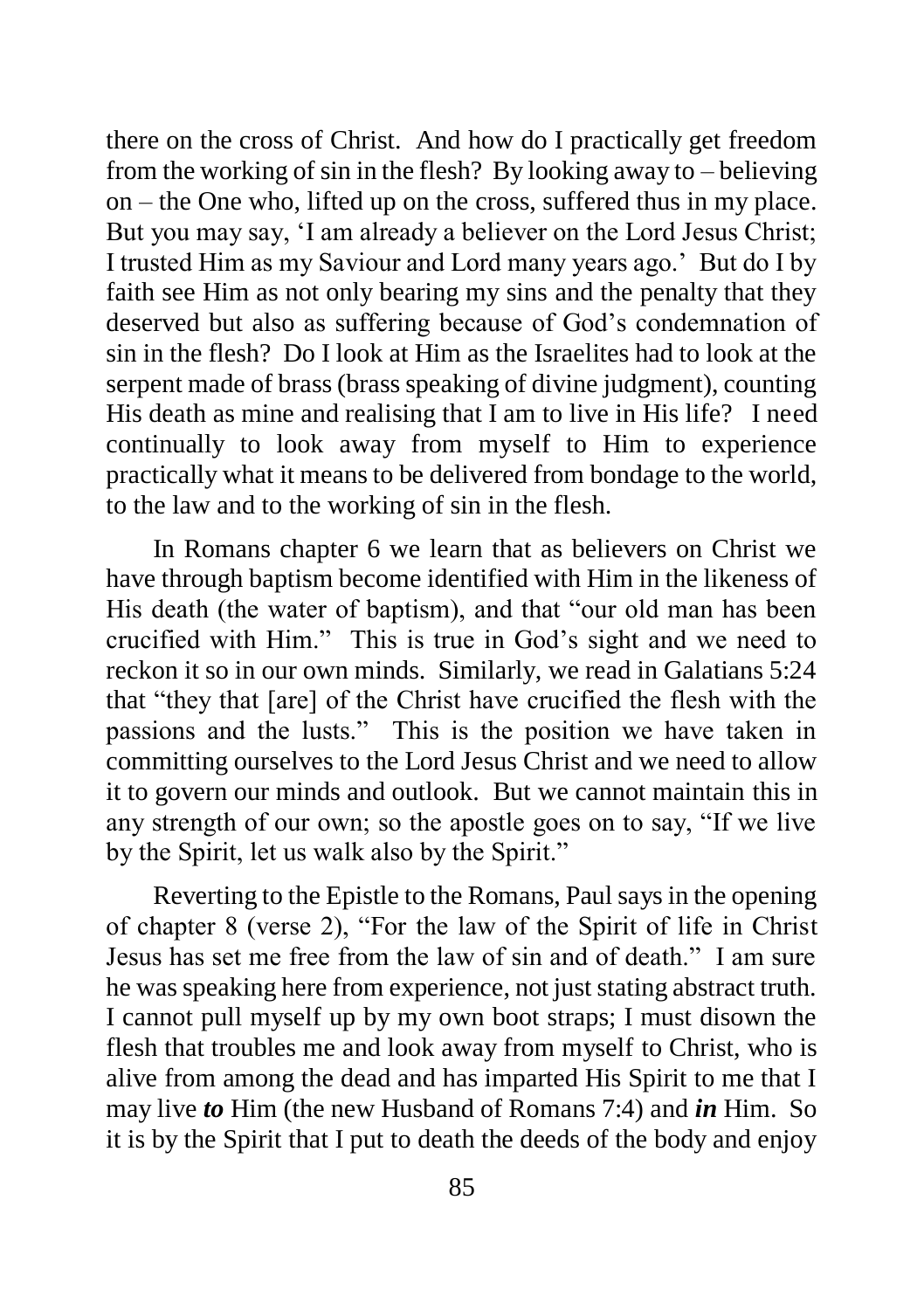life according to God (Rom. 8:13). The power comes from the Holy Spirit but it is my responsibility to draw on that power.

But the question faces us all as believers on the Lord Jesus Christ, do I really want this, or am I content to continue with the things of the flesh and of the world – the flesh that detests Christ and the world that rejected Him? Has He so captured my heart that I desire to be free of everything that is not according to Him (Colossians 2:8)? If so, let me embrace the fact that I am no longer in Adam but in Christ and look away from myself to Him who died for me and rose again (2 Corinthians 5:15). The Spirit has been given to me – amongst other wonderful services of His – to help me in this.

One last word: let us not be deceived as to how the flesh may exhibit itself. We may easily enough recognise it if one loses one's temper, tells a lie, gets involved in an illicit relationship, defrauds another, etc., but the flesh can be 'nice.' Remember how Simon Peter, not long after he had made a remarkable confession of who Christ is (Matthew 16:16), spoke in apparently kind terms to the Lord, but Jesus, turning round, "said to Peter, Get away behind me, Satan, for thy mind is not on the things that are of God, but on the things that are of men." A list of the works of the flesh is given in Galatians 5:19-21 (not exhaustive, for the apostle adds "and things like these") and this includes not only obviously gross things such as murders and drunkenness but also strifes, jealousies, angers, contentions, disputes, schools of opinions and envyings. In the next chapter he writes: "Be not deceived: God is not mocked; for whatever a man shall sow, that also shall he reap. For he that sows to his own flesh, shall reap corruption from the flesh; but he that sows to the Spirit shall reap life eternal."

May we not only embrace the scriptural truth about the flesh as a matter of doctrine but, like the apostle Paul, know what it is practically to be set free from the law of sin and death by the Spirit of life in Christ Jesus and to walk by the Spirit day by day. *G.S.B.*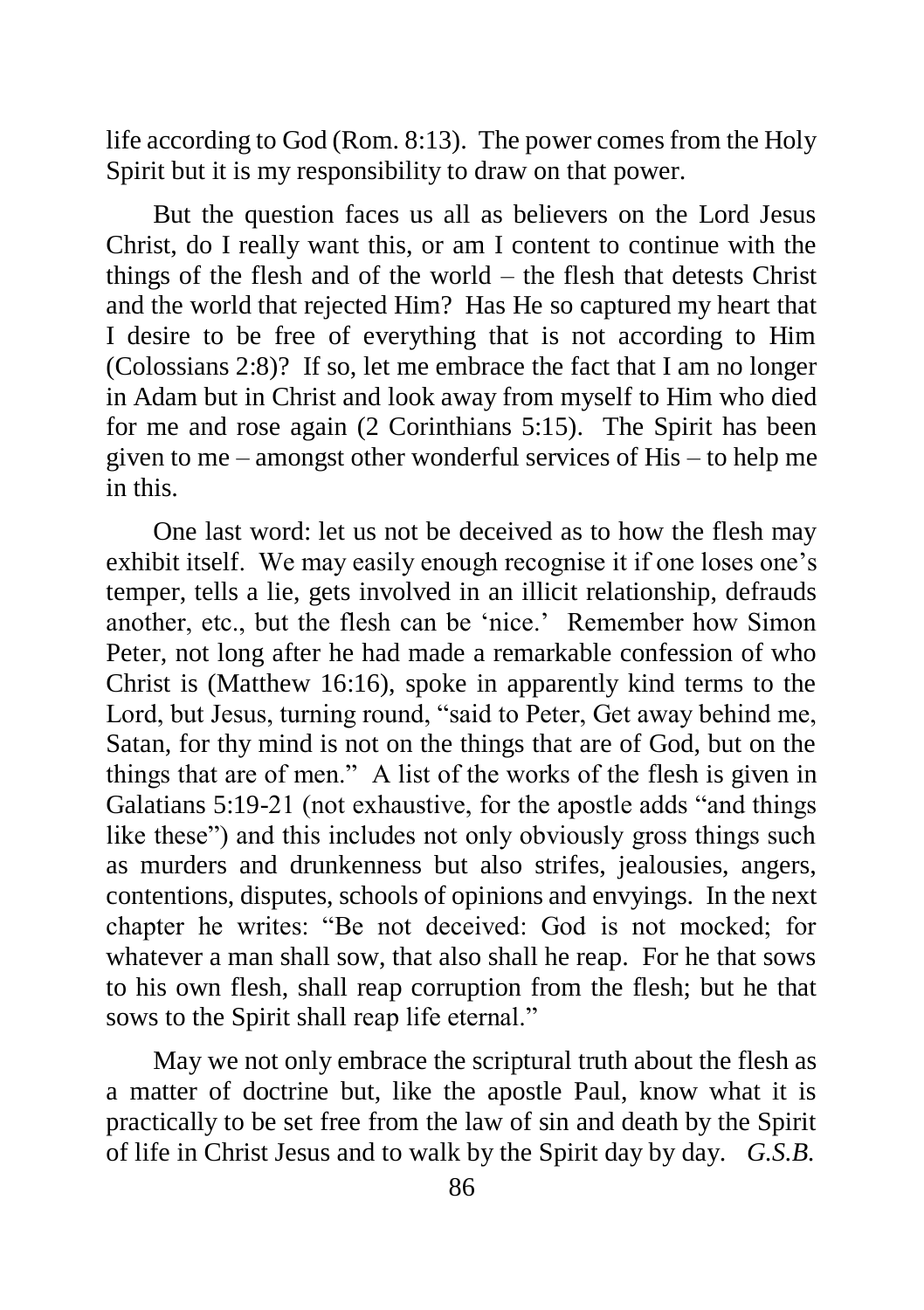## **THE STOCK AND THE BRANCHES**

*(Jesus says:) "I am the true vine, and my Father is the husbandman … I am the vine, ye are the branches. He that abides in Me and I in him, he bears much fruit; for without Me ye can do nothing" (John 15:1,5).*

"In all the vegetable world, there exists no tree which illustrates in a more eloquent manner than the vine the relation of man with God. There is no other of which the fruit and the juice are so invigorating and stimulating. But there is not another which, by itself, may be so fundamentally useless; of which the growth may so quickly produce wood, but wood which serves no purpose other than to be thrown on the fire. Of all plants, no other has need of the secateurs in such a merciless and frequent way. No other is so dependent on the care of the cultivator." *(A. Murray)*

We understand how Jesus might take this image of the vine to teach us in particular a double and important lesson. He designates Himself as the stock, the base of the vine; the believers are the shoots, otherwise called the branches. It goes without saying that a branch of the tree is not alive and cannot produce fruit unless it is linked up to the trunk which bears it and the sap is circulating through it.

"Abide in Me," says Jesus (verse 4) (the branch attached to the stock), "and I in you" (the sap circulating through the branch): this is the first condition for bearing fruit. "For without Me ye can do nothing," the Lord confirms to His disciples.

The second condition: to submit to the competent and attentive pruning of the vine-grower, "the Father," in order to bear more fruit. To bear fruit, more fruit, means to allow the life of Jesus to occupy our thoughts, to fulfil His will, to do what He pleases.

*Translated from "La Bonne Semence" for Friday, 12th October, 2018.*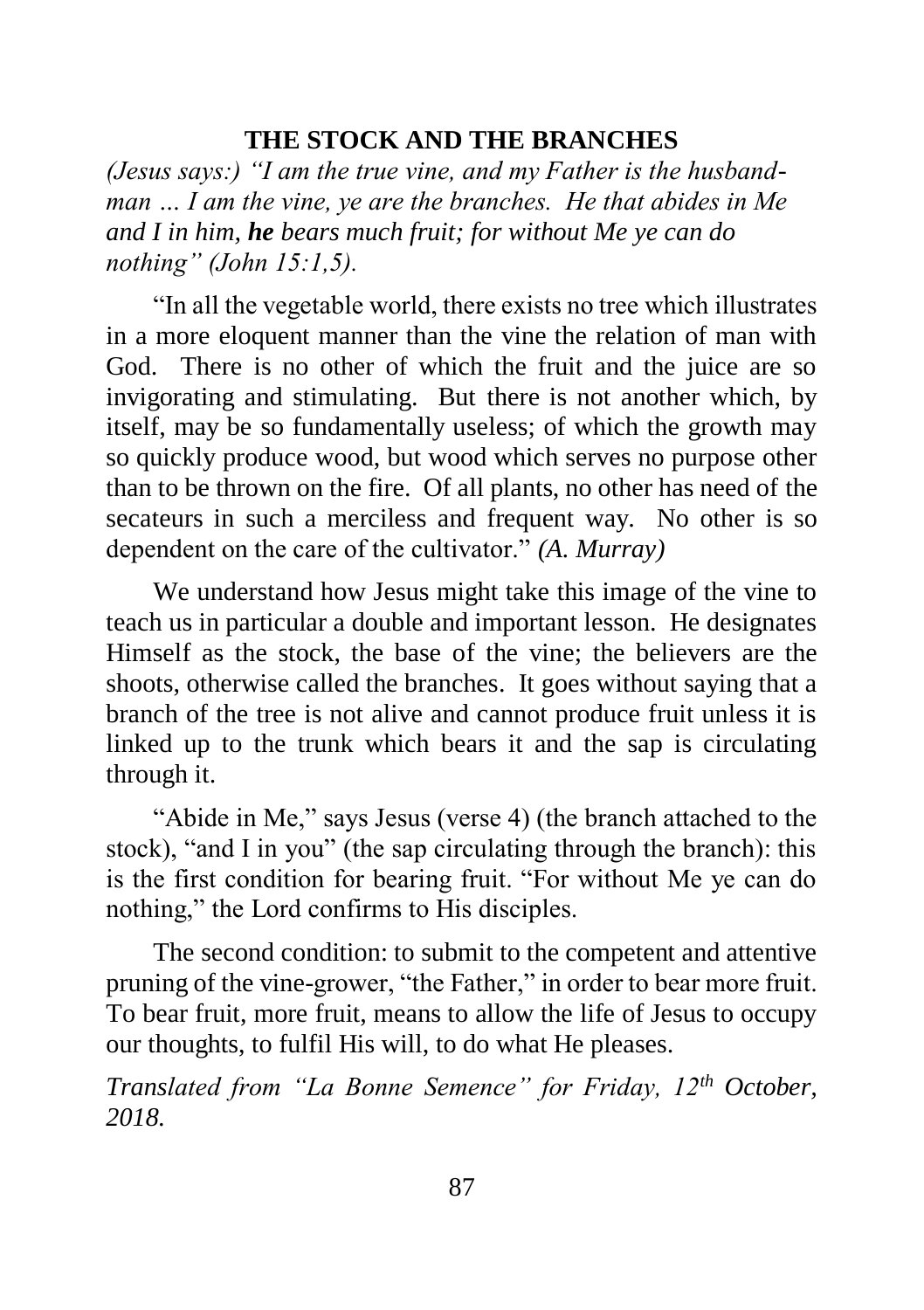This crossword puzzle has been designed to stimulate thinking about things found in the Holy Scriptures. Most of the words to which the clues relate are found in the Bible but some others have been included to make the puzzle work. The answers are found on page 93.



**CLUES. Across:** 1. I get what I don't deserve (5). 6. I don't get what I do deserve (5). 9. Judah's eldest son (2). 11. He wrote a psalm (5). 12. This king of Israel committed worse evil than all who were before him (4). 13. There was one of many colours (4).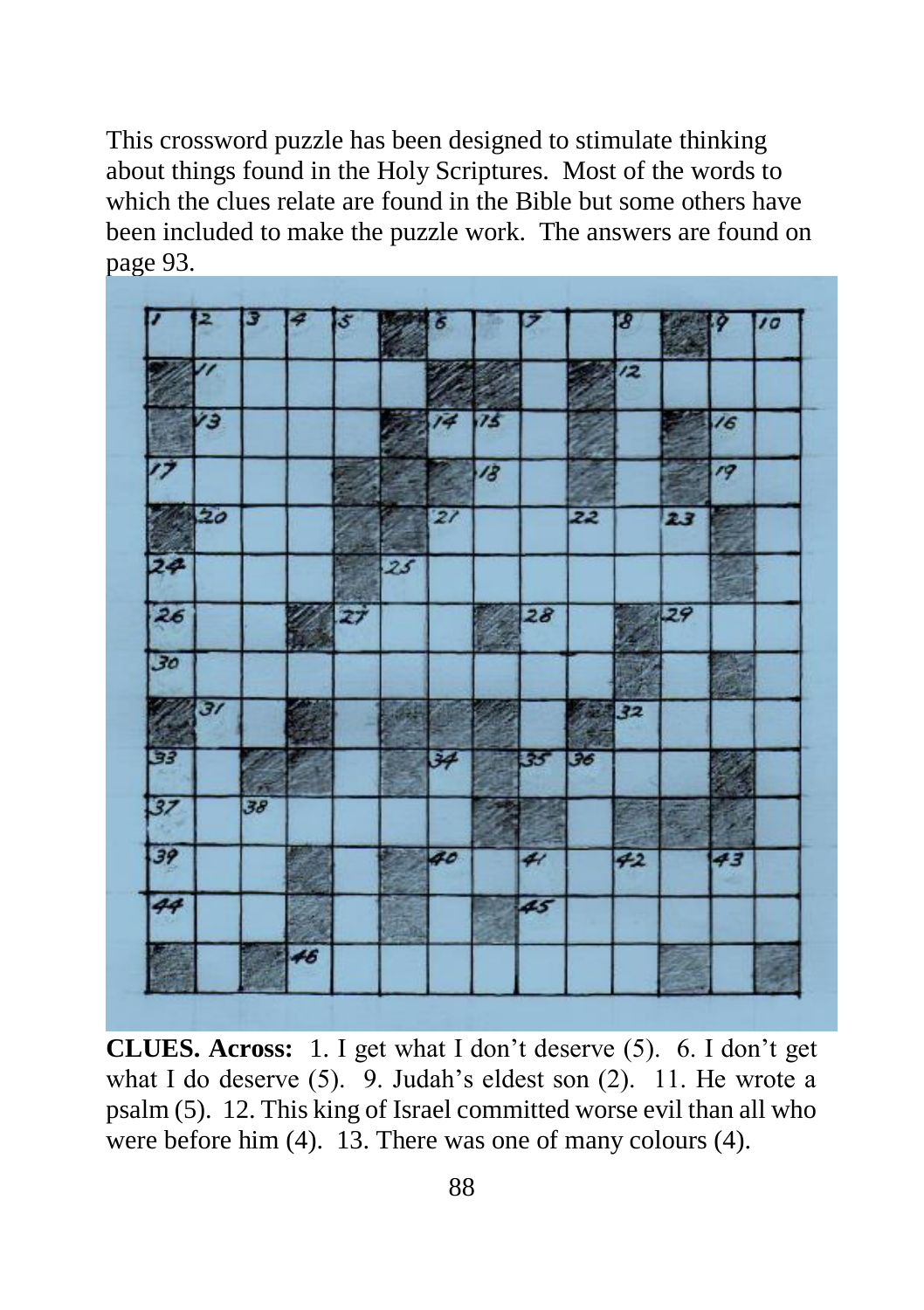14. Naaman had to do this (3). 16. His bed was more than emperor size (2). 17. Our position of favour with God as believers (4). 18. The port of Phoenice *lay* toward the N.W. but *looked* in the opposite direction (Acts 27:12). (2). 19. Be quiet (2). 20. They had to leave it to follow Jesus (3). 21. The priest does this in the laver (6). 24. King Nebuchadnezzar was at the ---- of his power when he was driven from men. 25. To clear the guilty (7). 26. It is appointed unto men once (3). 27. A small flap or mark (3). 28. They knew that Jesus was – the house (Mark 2:1 JND) (2). 29. Sound made by silly bird to which Hosea likened Ephraim (3). 30. John Newton and William Cowper compiled these (5,5). 31. Pronoun, or modern technology (2). 32. Some such were used to bake an oblation (or meat-offering) (4). 33. Alternative rendering of "Woe to" the land beyond the rivers of Cush (or Ethiopia) (2). 35. Arab ruler (4). 37. A successful warrior with a redoubtable uncle and he obtained an agile wife (7). 39. Satan is the father of this (3). 40. He made a return journey but went back different from when he left (8). 44. Over there (3). 45. Will the ships of Tarshish (Isa. 60:9) be as big as these? (6). 46. King of the north (8).

**Down:** 2. Removal of enmity (14). 3. Sin covered (9). 4. Young women should be this, according to Paul's letter to Titus (6). 5. 5,000 men did, plus women and children (3). 7. No forgiveness without this (10). 8. Arabic version of Joseph (6). 9. Greek god of love (4). 10. No peace without this (13). 15. Egyptian goddess (4). 21. A virtuous woman is priced above this (4). 22. The woman of Revelation does this on seven mountains. 23. A city of Samaria that was greatly blest (6). 24. According to Mark, there was much of this at Jairus's house. 25. A name of God; praise ye --- (3). 27. Described by Paul in two letters as a beloved brother (8). 32. Greek letter used in formulae for circumference and area (2). 33. "Be ye ----, for I am ----" (4). 34. It shines in the face of Jesus Christ (5). 36. Paul passed by it on his way to Troas (5).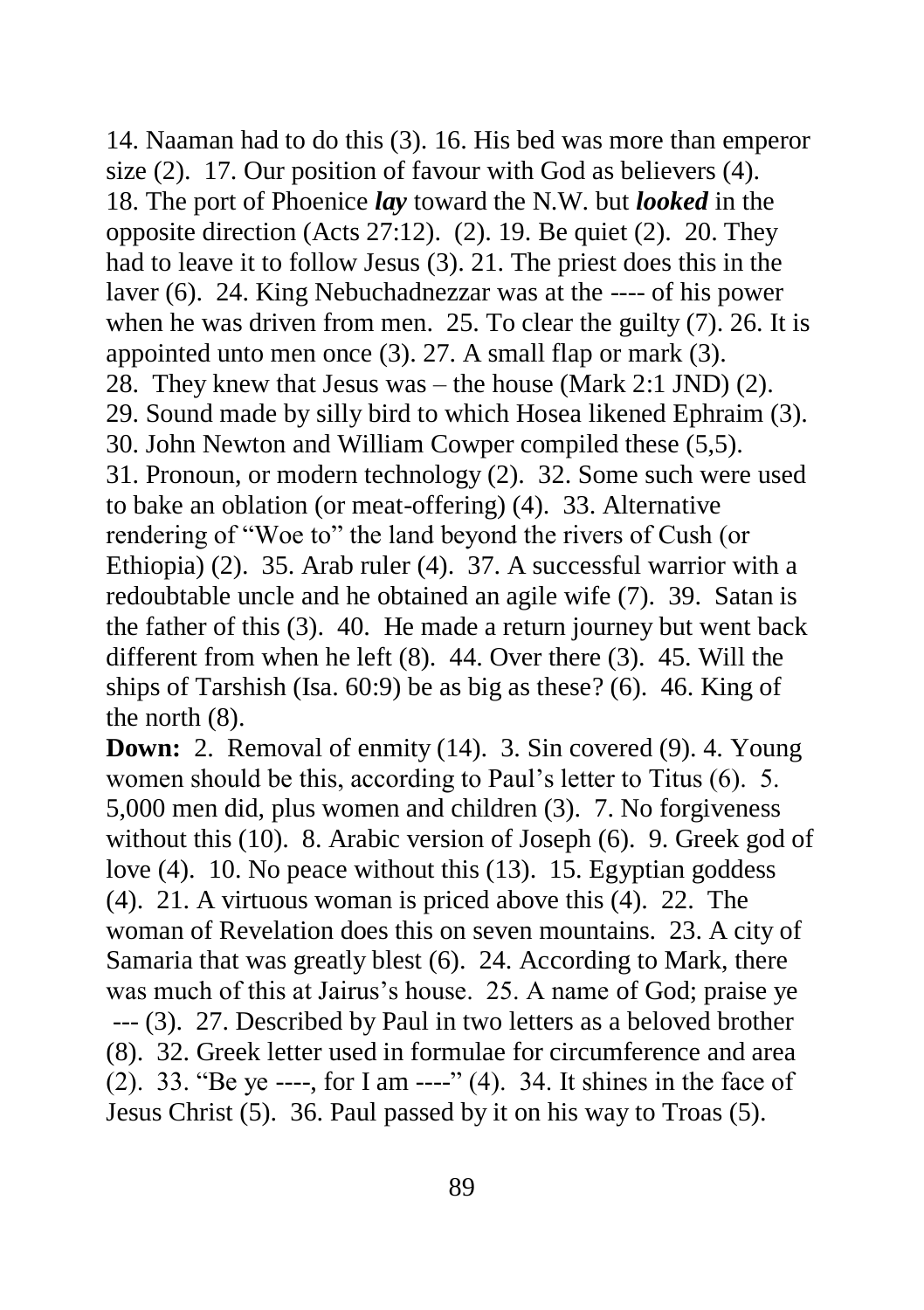38. Jesus would have gathered them like this (3). 41. Old priest fell off his seat backward (3). 42. The Samaritan took him there (3). 43. He had a wise and skilful son (3).

#### **JUDGMENT-SEAT OF GOD AND OF CHRIST \***

I AM not aware that this expression, "the judgment-seat of God" or "the judgment-seat of Christ," is found anywhere else than in Romans 14 and 2 Corinthians 5: in the first of these two passages with a view to prevent individual judgments; in the second with a view to provoke to do good. The subject in itself is one of the most solemn and at the same time most blessed, and this so much the more as we understand it rightly. I believe that each act of our lives will be manifested then before the tribunal, according as the grace of God and His ways with us in connection with our own acts will be known then. We read (Rom. 14) that "every one of us shall give account of himself to God"; and the word, in this passage, mentions the tribunal in connection with the exhortation to brethren not to judge one another in respect of days, meats, or any other such thing.

I am disposed to think that the *acts* alone will be subject to manifestation; but all the private acts of our life depend so intimately upon our inward feelings, that it is, in a certain sense, difficult to distinguish the acts from the simple thoughts. The acts manifest the power of the thought or of the feeling. I believe that the whole of our acts will be detailed there, before the judgmentseat, not for us however, as if we were in the flesh, and thus to our condemnation, but to make evident to our own eyes the grace that occupied itself with us – regenerate or unregenerate. In the counsels of God I am elect before the foundation of the world; hence I think that my own history will be detailed before the judgment-seat, and, parallel with it, the history of the grace and of

\* The best editions read in Romans 14:10, "judgment-seat of God."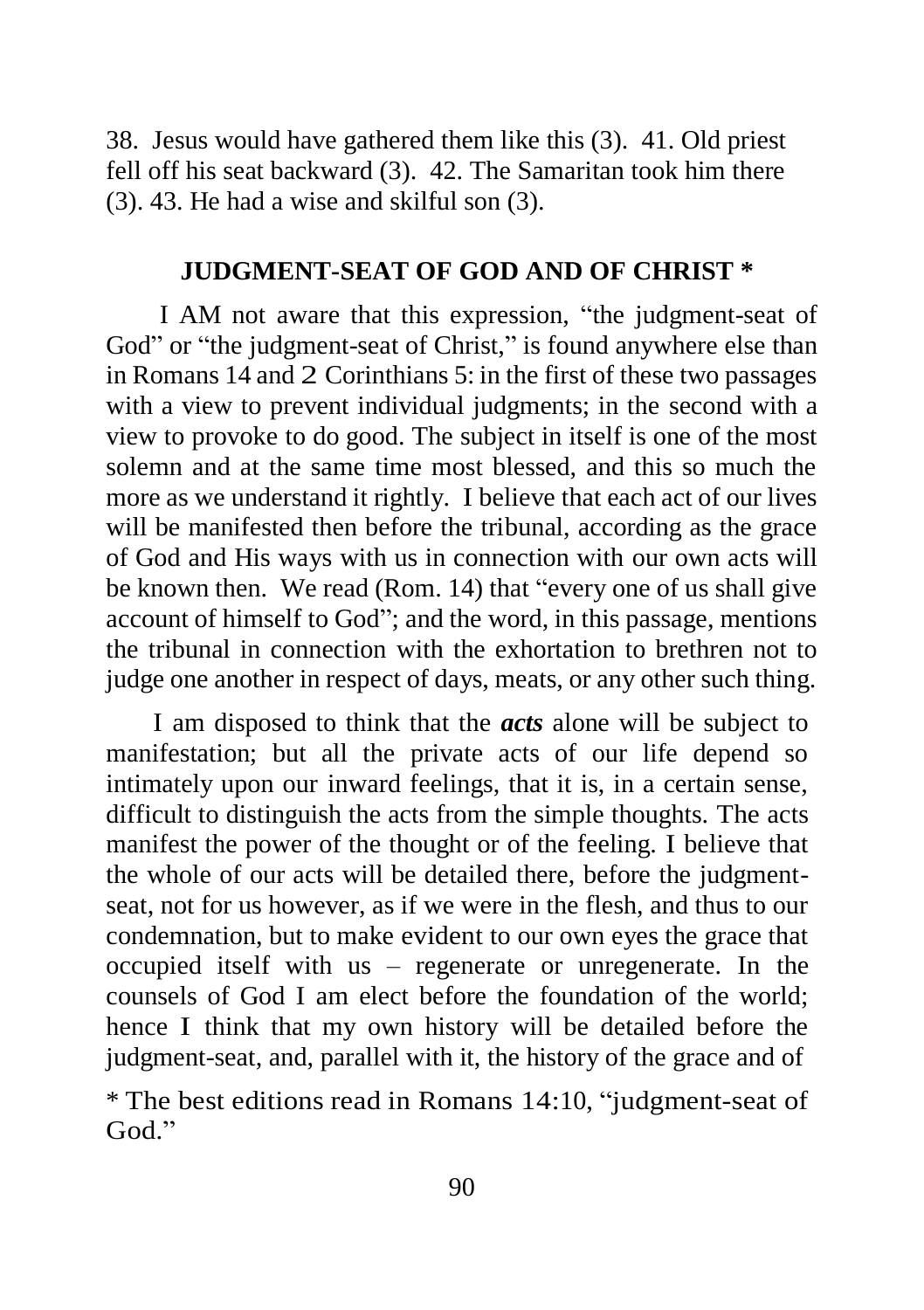the mercy of God toward me. The why and the how we did this or that will be manifested then. For us the scene will be declarative, not judicial. We are not in the flesh before God; in His eyes by His grace we are dead. But then, if we have walked according to the flesh, we must see how we lost in blessing thereby, and what loss we have incurred; and, on the other hand, the ways of God towards us, all ways of wisdom, of mercy, and of grace, will be perfectly known and understood by us for the first time. The history of each one will come out in perfect transparency; it will be seen how you yielded and how He preserved you, how your foot slipped and how He raised you up again, how you were drawing near danger and shame and how He by His own arm interposed.

I believe this is the bride making herself ready, and I consider that moment as a wondrous one. There will be no flesh then to be condemned; but the new nature will enter into the full knowledge of the care and of the love, which, in true holiness and in righteousness and even in grace, have followed us step by step all through the running of the race. Some parts of our life, till then entirely unexplained, will be fully disclosed and become altogether plain; some tendencies of our nature, that perhaps we do not judge to be so pernicious and deadly as they are, and for the mortification of which we are perhaps now subjected to a discipline that we may not have interpreted aright, will be then perfectly explained; and, what is more, the very falls that plunge us now into such bitter anguish will be seen then to be that which God used to preserve us from something more terrible. I do not think that until then we shall ever have had a full knowledge of the badness of our flesh.

How blessed for us to know that then it will be not only all over with the flesh in the counsel of God, but that the flesh will no longer be attached to us! On the other side, I doubt not, the manifestation of God's grace toward us individually will be so magnificent that even the sense of the perversity of the flesh that we had, if it could possibly enter there, would be excluded by the greatness of the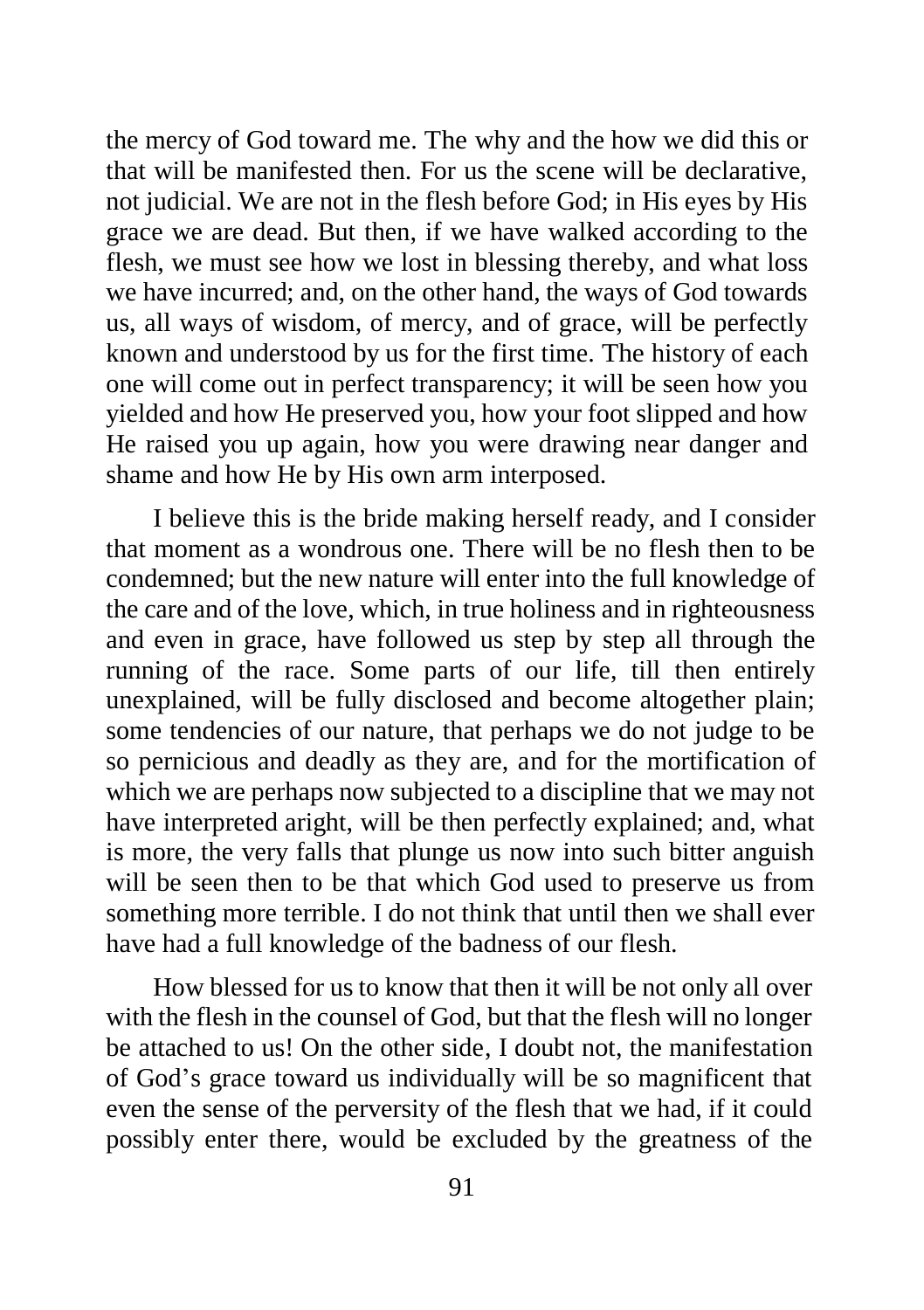sense of divine goodness. Why do we not deny and mortify the flesh when we think of that hour? The Lord grant that we may do so more and more to the glory of His grace. This great subject of the judgment-seat brings the soul to a very full knowledge of our individual standing. *J.N. Darby (1800-82), C.W. [N.S.] Vol. 23.*

*Note: it should be borne in mind that the above article is scarcely concerned with the great white throne before which the wicked dead will be arraigned (Revelation 20:11-15) but more with the judgment-seat before which believers will appear to receive the Lord's assessment of our pathways on earth – Editor.*

#### **THE WORLD NOW AND THEN**

This world is not to remain for ever the sporting-place and playground of the devil. That will not be allowed for ever. The Son of David will yet have His place in it, and His glory too, as its ruler, and the world will then be altered. "None shall hurt or destroy in all my holy mountain." There is a time coming when Christ will be the Prince of peace. He has declared positively that this is not at the present time. "Suppose ye that I am come to give peace on earth? I tell you, Nay; but rather division. For from henceforth there shall be five in one house divided, three against two, and two against three. The father shall be divided against the son, and the son against the father; the mother against the daughter, and the daughter against the mother," etc. *(Luke 12:51-53)*. That is, this is the time when the bringing in the light awakens the passions of men; and until Christ's second coming puts them down, they continue their raging.

And Christians now have to take up the cross and follow Him. Do you think if Christ were reigning, His followers would only have the cross? Why, they would have the crown. We are positively told that our part is the cross. We must now take it up every day. But, when Christ reigns, that will not be the part of His people. He will "come to be glorified in his saints"; and a glorious place they will get, when He comes to reign.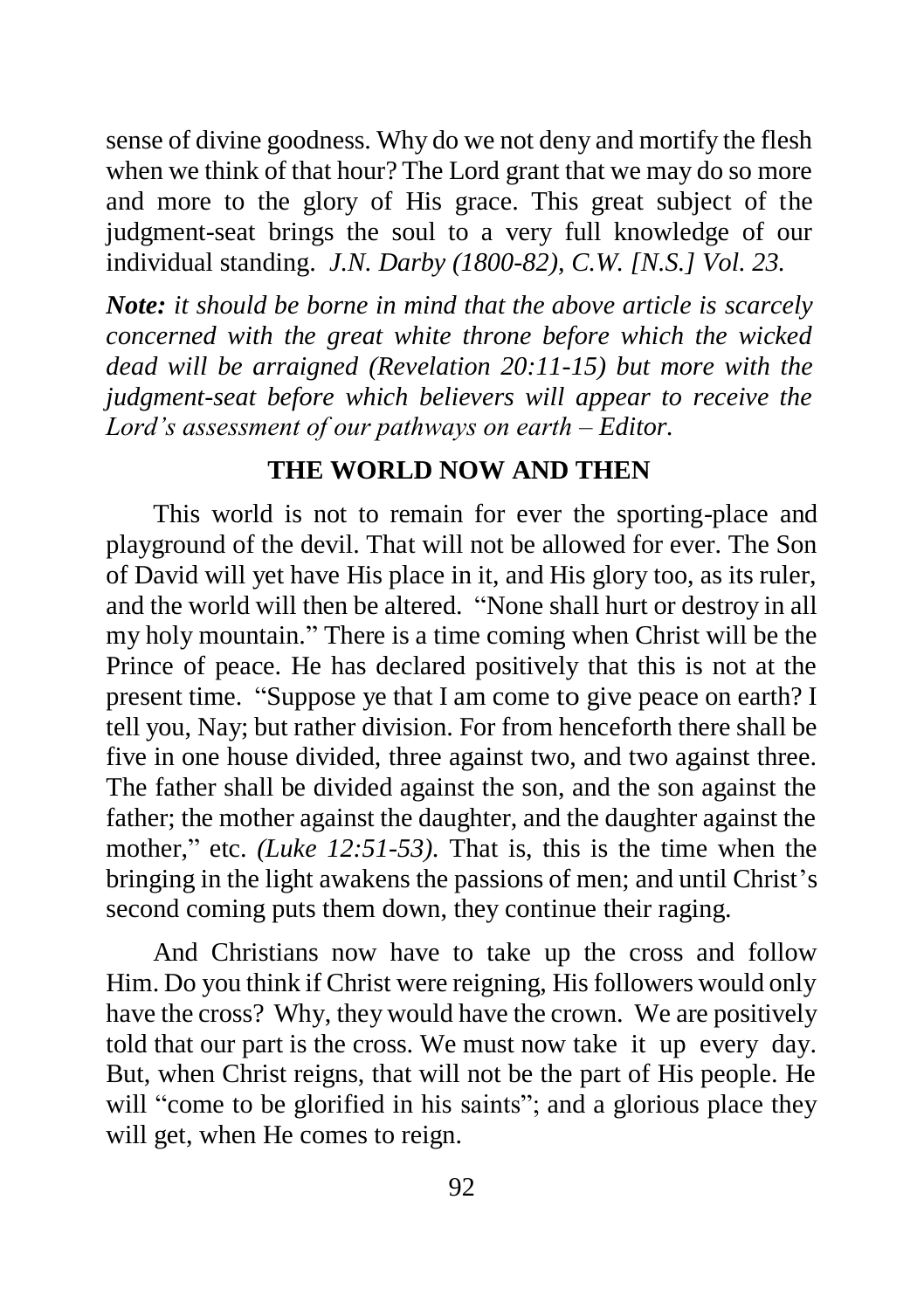When this time comes to gather together all things in one, the church of God will be the centre of all things in heavenly places, and the Jews the centre of all things on earth, Christ being the Head over all. This is what we find stated in the chapter of Ephesians which we have read  $-$  "that ye may know what  $\ldots$  is the exceeding greatness of his power to us-ward who believe, according to the working of his mighty power, which he wrought in Christ when he raised him from the dead, and set him at his own right hand in the heavenly places, far above all principality, and power, and might, and dominion, and every name that is named, not only in this world, but also in that which is to come" – the time namely of which we are speaking – "and hath put all things under his feet, and gave him to be the head over all things to the church, which is his body."

*Extracted from "Lectures on the Second Coming of Christ" by J.N. Darby; Collected Writings [New Series] pp.229-230.*

**Solution to Crossword. Across:** 1. Grace. 6. Mercy. 9. Er (Gen. 38:3). 11. Ethan (Psa. 89). 12. Omri (1 Kings 16:23-25). 13. Coat (Gen. 37:3). 14. Dip (2 Kings 5:14). 16. Og (Deut. 3:11). 17. Sons (Gal. 3:26). 18. SE. 19. Sh. 19. Sh. 20. Net (Mark. 1:16-18). 21. Rinses (Exod. 40:30). 24. Acme (Dan. 4:28-33). 25. Justify (Rom. 3:26). 26. Die (Heb. 9:27). 27. Tab. 28. At. 29. Coo (Hos. 7:11). 30. Olney Hymns. 31. It. 32. Pans (Lev. 2:5). 33. Ha (Isa. 18:1). 35. Emir. 37. Othniel (Joshua 15:13-19). 39. Lie (John 8:44). 40. Onesimus (Philemon vv. 10-16). 44. Yon. 45. Liners. 46. Assyrian (Isa. 10:5,6 and Dan. 11:40-45).

**Down:** 2. Reconciliation (Rom. 5:10,11; 2 Cor. 5:18). 3. Atonement (Exod. 32:30; Lev. 16:10 etc.). 4. Chaste (Titus 2:5). 5. Eat (John 6:5-13). 7. Repentance (Acts 20:21). 8. Yousef. 9. Eros. 10. Righteousness (Isa. 32:17; Rom. 5:1). 15. Isis. 21. Ruby (Prov. 31.10). 22. Sits. 23. Sychar (John 4:5, 39-42). 24. Ado. 25. Jah (Psalms 68:4 and 147:1). 27. Tychicus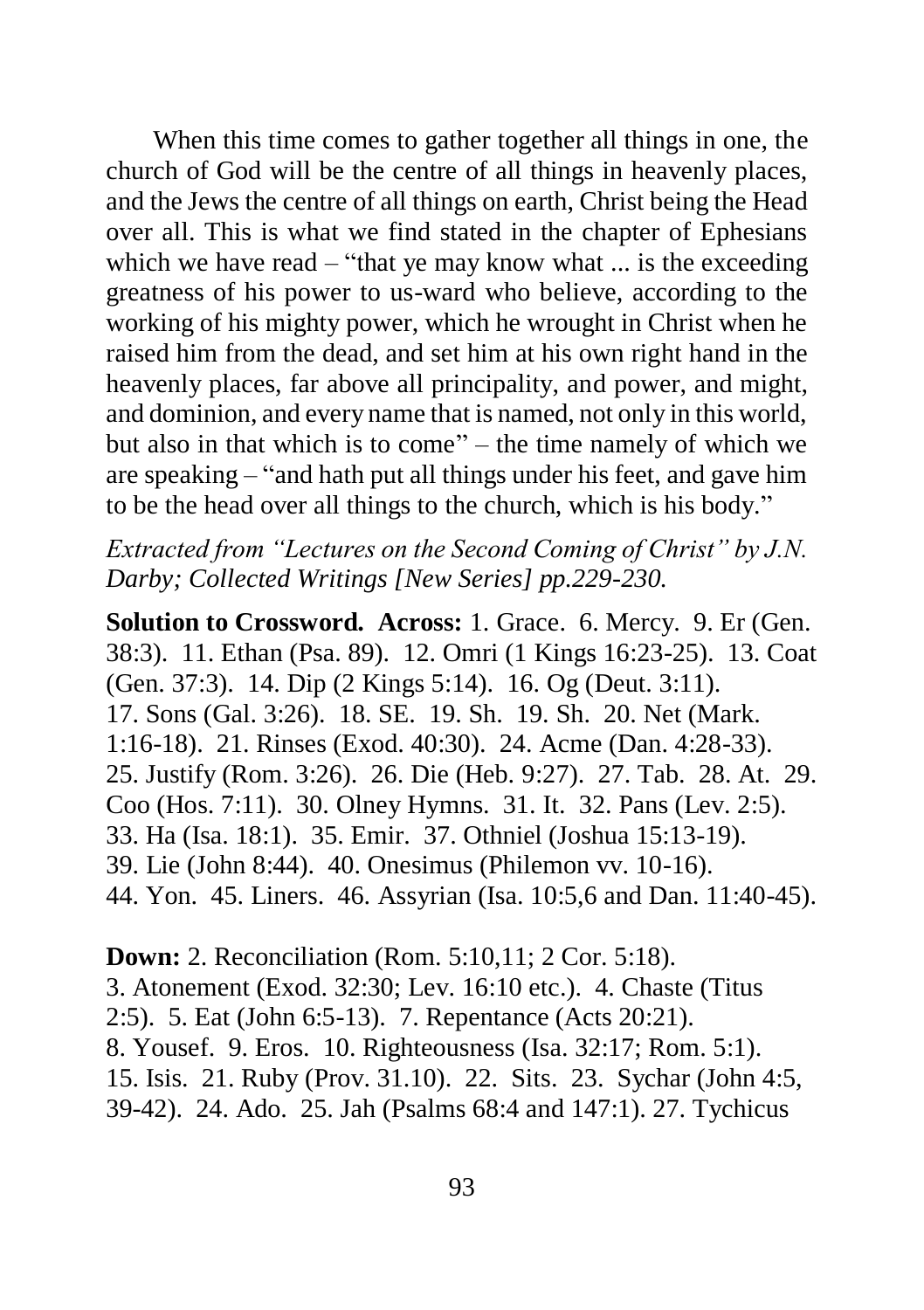(Eph. 6:21; Col. 4:7). 32. Pi. 33. Holy (1 Peter 1:16). 34. Glory (2 Cor. 4:6). 36. Mysia (Acts 16:8). 38. Hen (Luke 13:34). 41. Eli (1 Sam. 4:18). 42. Inn (Luke 10:34). 43. Uri (Exod. 35:30).

#### **POETIC PAGES**

# **My Reception**

*Luke 15: 11-32*

"In the distant land of famine, Craving with the swine to feed: Oh! how bitter that awakening To my sin, and shame, and need. Dark and dreary all around me, Now no more by sin beguiled, I would go and seek my Father, Be a bondman, not a child. "Yet a great way off He saw me, Ran to kiss me as I came; As I was my Father loved me, Loved me in my sin and shame. Then in bitter grief I told Him Of the evil I had done – Sinned in scorn of Him, my Father, Was not meet to be His son. "But I know not if He listened, For He spake not of my sin; He within His house would have me, Make me meet to enter in – From the riches of His glory Brought His costliest raiment forth;

Brought the ring that sealed His purpose,

Shoes to tread His golden courts.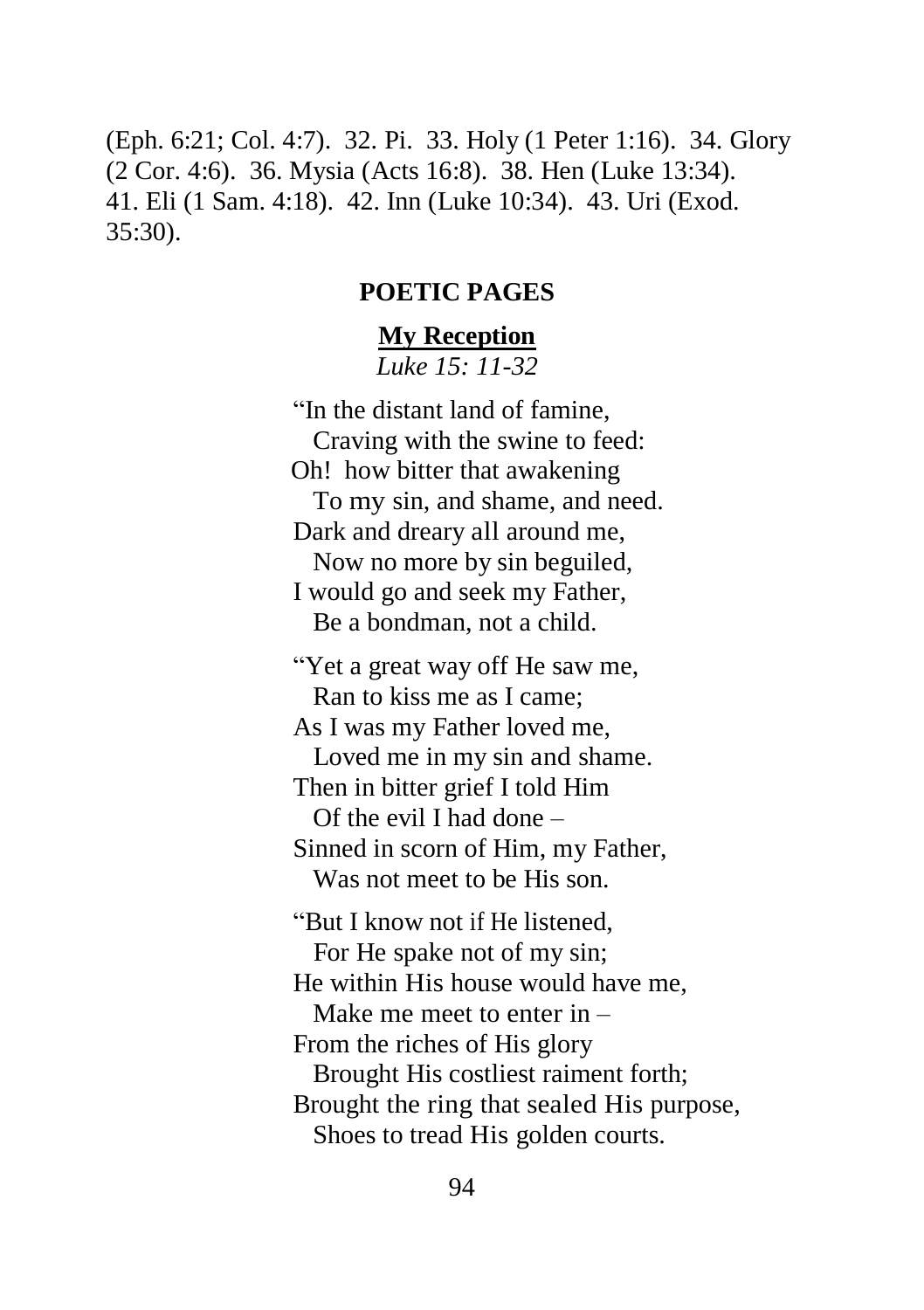"Put them on me – robes of glory, Spotless as the heavens above; Not to meet my thoughts of fitness, But *His* wondrous thoughts of love. Then within His home He led me, Brought me where the feast was spread, Made me eat with Him, my Father, I who begged for bondman's bread! "Not a suppliant at His gateway, But a son within His home; To the love, the joy, the singing, To the glory I am come. Gathered round that wondrous temple, Filled with awe His angels see Glory lighting up the Holiest, In that glory Him and me. "There He dwells, in me rejoicing, Love resplendent in His face: There I dwell, in Him rejoicing, None but I can know His grace. To that blessed place of nearness – Ground no other foot can tread – He has brought the lost and found one, He who liveth and was dead." This the ransomed sinner's story, All the Father's heart made known; All His grace to me the sinner, Told by judgment on His Son. Told by Him from depths of anguish, All the Father's love for me; By the curse, the cross, the darkness, Measuring what that love must be.